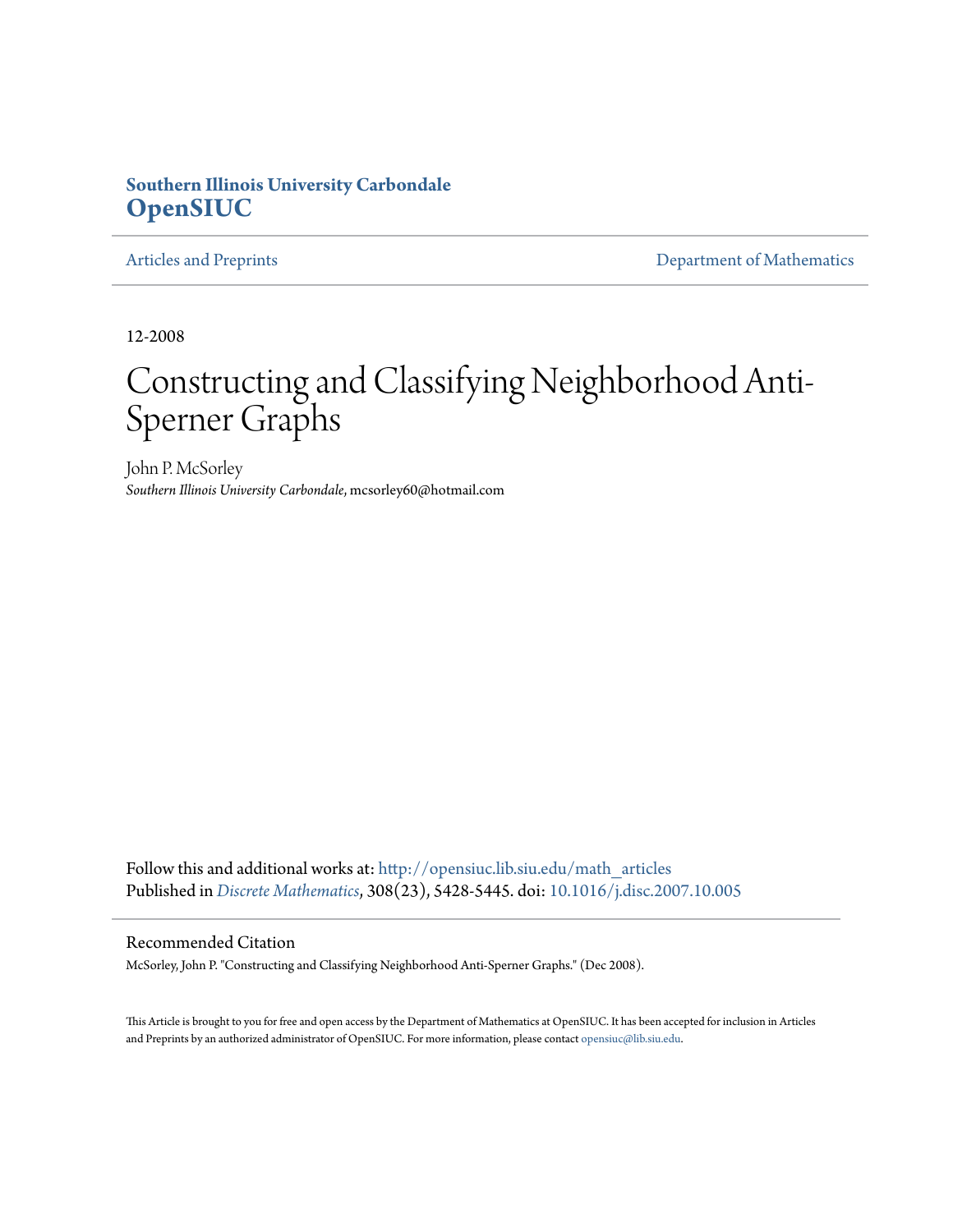# Constructing and Classifying Neighborhood Anti-Sperner Graphs

John P. McSorley, Department of Mathematics, Mailcode 4408, Southern Illinois University, Carbondale. IL 62901-4408. mcsorley60@hotmail.com

October 1, 2007

#### **Abstract**

For a simple graph G let  $N_G(u)$  be the (open) neighborhood of vertex  $u \in V(G)$ . Then G is neighborhood anti-Sperner (NAS) if for every u there is a  $v \in V(G) \setminus \{u\}$  with  $N_G(u) \subseteq N_G(v)$ . And a graph  $H$  is neighborhood distinct (ND) if every neighborhood is distinct, *i.e.*, if  $N_H(u) \neq N_H(v)$  when  $u \neq v$ , for all u and  $v \in V(H)$ .

In Porter and Yucas [3] a characterization of regular NAS graphs was given: 'each regular NAS graph can be obtained from a host graph by replacing vertices by null graphs of appropriate sizes, and then joining these null graphs in a prescribed manner'. We extend this characterization to all NAS graphs, and give algorithms to construct all NAS graphs from host ND graphs. Then we find and classify all connected r-regular NAS graphs for  $r = 0, 1, \ldots, 6$ .

*Keywords:* Graph, Neighborhood, Distinct, Sperner, anti-Sperner, Classify.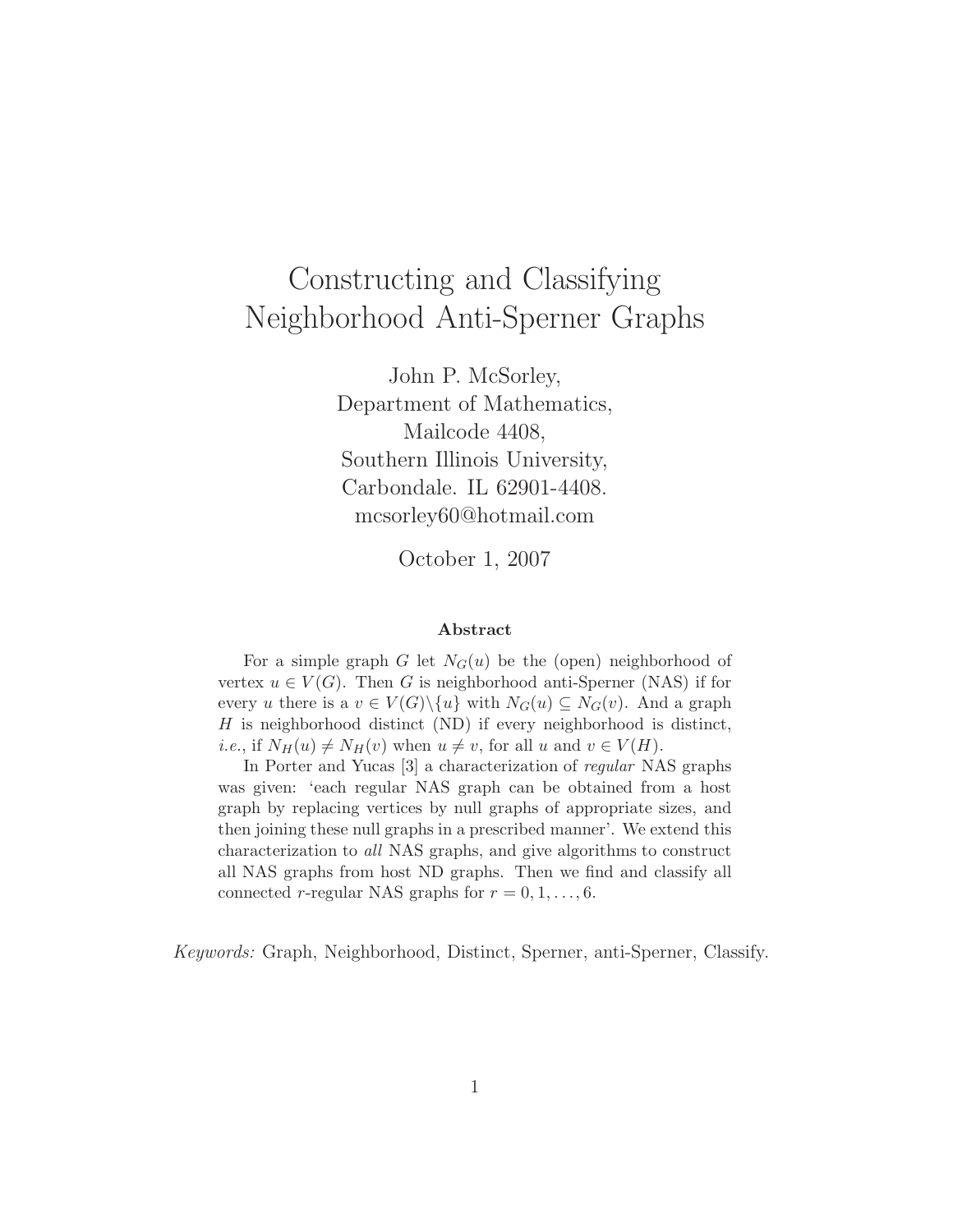## **1 Introduction and Main Results**

We first give some definitions from Porter [2], Porter and Yucas [3], and Sumner [5]. Standard definitions of graph theory are from West [6].

Let  $\mathcal{F} = \{S_1, S_2, \ldots\}$  be a family of sets. Then  $\mathcal{F}$  is *Sperner* if no member of  $\mathcal F$  is a subset of another member; and  $\mathcal F$  is *anti-Sperner* if *every* member of  $\mathcal F$  is a subset of another member.

Let G be a simple graph, with a finite number of vertices. For each  $u \in$  $V(G)$  let  $N_G(u)$  denote the open neighborhood of u, *i.e.*, the set of vertices that u is adjacent to. Here we use 'neighborhood' for 'open neighborhood'.

Let  $\mathcal{F}(G) = \{N_G(u) | u \in V(G)\}\$ be the family of neighborhoods of G. Then G is *neighborhood anti-Sperner* (NAS) if  $\mathcal{F}(G)$  is anti-Sperner. Hence, in a NAS graph G, for every  $u \in V(G)$  there is a  $u^p \in V(G) \setminus \{u\}$  such that  $N_G(u) \subseteq N_G(u^p)$ . We say that  $u^p$  is a *parent* of u and note that u is not adjacent to  $u^p$ . Neighborhood anti-Sperner graphs were introduced by Porter in [2] where they were called ANS graphs, and studied further in Porter and Yucas [3].

A graph H is *neighborhood distinct* (ND) if every neighborhood is distinct, *i.e.*, if  $N_H(u) \neq N_H(v)$  when  $u \neq v$ , for all  $u, v \in V(H)$ .

Let H be an arbitrary graph with t vertices and let  $T_1, T_2, \ldots, T_t$  be t arbitrary graphs. Using the notation of [3], the graph  $G = I(T_1, T_2, \ldots, T_t : H)$ is the graph obtained from H by replacing vertex i with a copy of  $T_i$  for each  $i = 1, 2, \ldots, t$ , and then if  $ij \in E(H)$  joining  $T_i$  to  $T_j$ . In Equation (1) Section 3 of [3] a characterization of *regular* NAS graphs is given which we reproduce here with a mix of their and our notations, where  $N_{\ell}$  is the null graph with  $\ell \geq 1$  vertices and no edges:

Let *G* be a regular NAS graph with reduced graph  $G_{\equiv}$  on t vertices *with labels*  $\ell_1, \ell_2, \ldots, \ell_t$ . Then  $G = I(N_{\ell_1}, N_{\ell_2}, \ldots, N_{\ell_t} : G_{\equiv})$ .

A direct result of our Theorem 3.2 is an extension of this result from regular NAS graphs to arbitrary NAS graphs. We comment on this after Theorem 3.2, and write this up formally below and in our Extensions and Conclusions (Section 5), as Theorem 5.1.

**Theorem 5.1** *Let* G *be a NAS graph with reduced graph*  $G_{\equiv}$  *on* t *vertices with labels*  $\ell_1, \ell_2, \ldots, \ell_t$ . Then  $G = I(N_{\ell_1}, N_{\ell_2}, \ldots, N_{\ell_t} : G_{\equiv})$ .

Using this extension we give an Algorithm to construct all NAS graphs on a fixed number of  $n \geq 2$  vertices from labelled ND graphs on  $\leq n-1$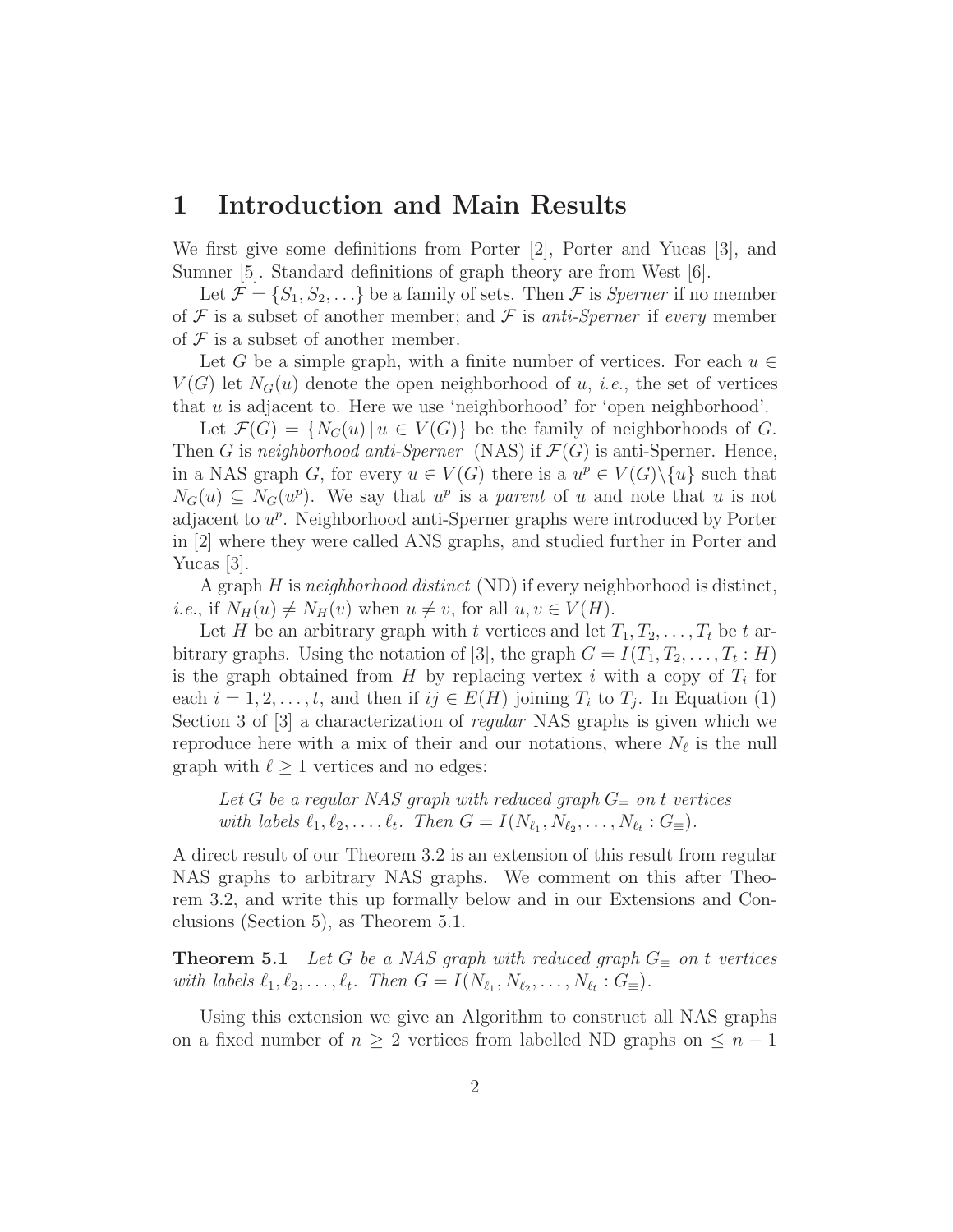vertices, and then an Algorithm to construct all connected NAS graphs on a fixed number of  $n \geq 4$  vertices from connected labelled ND graphs on  $\leq n-2$ vertices.

In [3] all connected r-regular NAS graphs were found and classified for  $r = 2, 3$ , and 4. In Section 4 we simplify this classification and extend it to  $r = 5$  and 6. We also extend Theorem 2.11 of [3], see Theorem 5.2 in Section 5. Section 2 next contains preparatory material.

Some results of [3] concern infinite NAS graphs, however in this paper we only consider *finite* NAS graphs.

## **2 Neighborhood distinct graphs, labelled graphs, miscellaneous,**

This Section contains preparatory and miscellaneous material required in later Sections.

The join  $X \vee Y$  of two graphs X and Y with disjoint vertex sets is the graph with vertex set  $V(X) \cup V(Y)$  and edge set  $E(X) \cup E(Y) \cup \{xy \mid x \in Y\}$  $V(X)$  and  $y \in V(Y)$ , *i.e.*, every vertex in  $V(X)$  is joined to every vertex in  $V(Y)$ .

Recall that a graph  $H$  is neighborhood distinct (ND) if every neighborhood is distinct, *i.e.*, if  $N_H(u) \neq N_H(v)$  when  $u \neq v$ , for all  $u, v \in V(H)$ . Sumner [5] called such graphs *point determining* and proved the following Theorem that we write using our notation, (see Theorem 2 of [5]):

*Let* H *be a ND graph with* ≥ 2 *vertices. Then there is a vertex*  $w \in V(H)$  *for which*  $H - w$  *is also ND.* 

The ND graphs with  $\leq 3$  vertices are:  $N_1, K_2, N_1 \cup K_2$ , and  $K_3$ . Sumner's result gives us: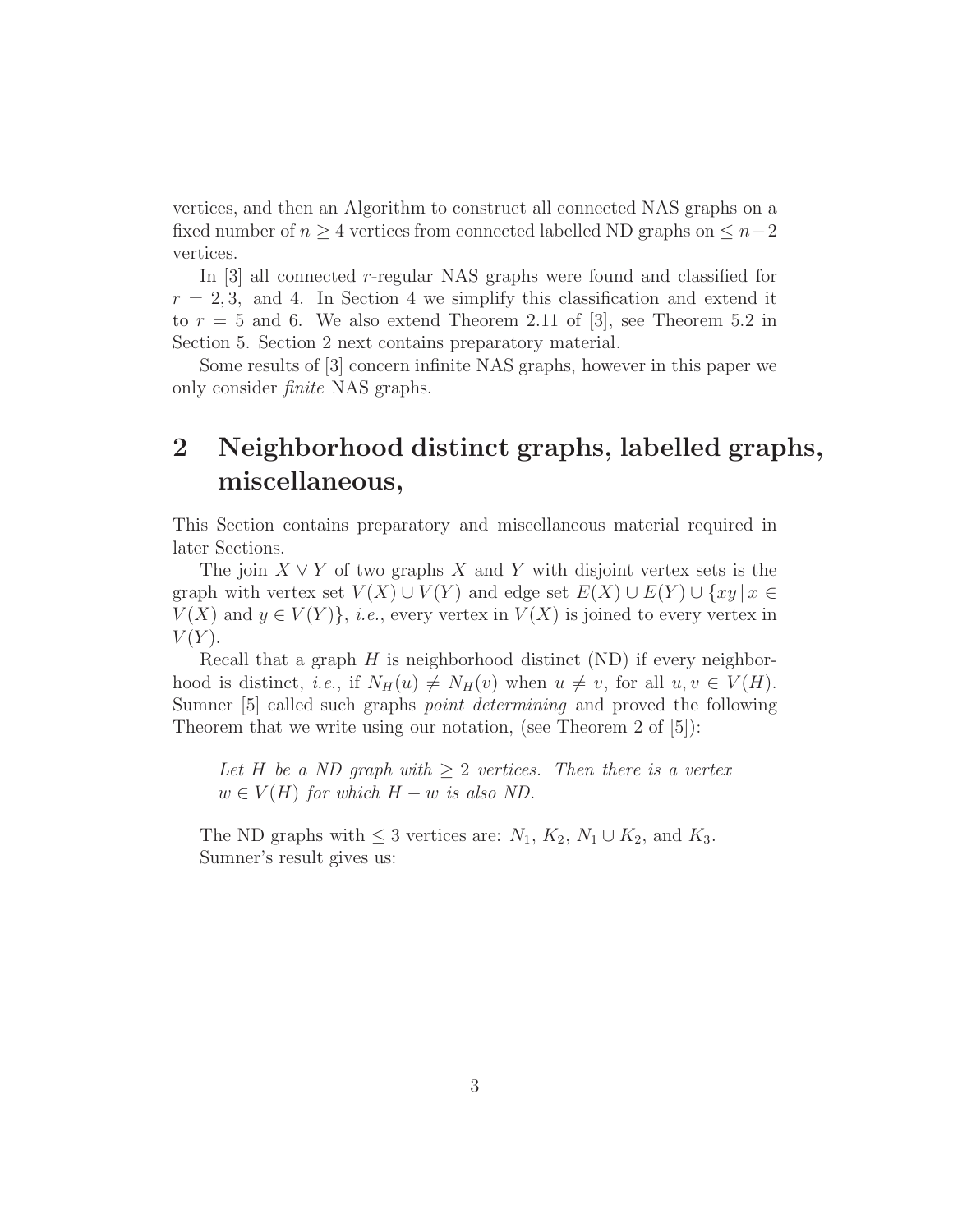**Algorithm ND Graphs** Four step algorithm to construct all ND graphs H on a fixed number of  $t \geq 2$  vertices from all ND graphs on  $t-1$  vertices.

- (1) List all non-isomorphic ND graphs  $H_{t-1}$  on  $t-1$  vertices.
- (2) For each  $H_{t-1}$  list all subsets  $S \subseteq V(H_{t-1})$  for which  $S \neq N_{H_{t-1}}(u)$ for all  $u \in V(H_{t-1})$ , *i.e.*, S is distinct from all neighborhoods of  $H_{t-1}$ . We allow  $S = \emptyset$ .
- (3) Let  $w \notin V(H_{t-1})$  be a new vertex. For each such  $H_{t-1}$  and S let  $H$  be the graph obtained by joining  $w$  to  $S$ :

 $V(H) = V(H_{t-1}) \cup \{w\}$  and  $E(H) = E(H_{t-1}) \cup \{ws \mid s \in S\}.$ 

(4) Remove non ND graphs and then isomorphic copies of the remaining ND graphs from the list in (3).

We now have a complete list of ND graphs  $H$  on  $t$  vertices.

**Example 1** We find all ND graphs with 4 vertices from the 2 ND graphs  $N_1 \cup K_2$  and  $K_3$  with 3 vertices. For each such graph there are  $2^3 - 3 = 5$ subsets S, yielding 10 graphs at step (3). Removing non ND graphs and isomorphic copies of the remaining ND graphs leaves the 5 non-isomorphic ND graphs with 4 vertices:



Fig. 1. All ND graphs with 4 vertices

We can then use these ND graphs on 4 vertices to construct all ND graphs on 5 vertices, ....., and so on. Hence, for any  $t \geq 1$ , we can construct all ND graphs on  $\leq t$  vertices.

We will need *labelled* graphs H in which every vertex  $u \in V(H)$  has been labelled with a positive integer  $\ell(u) \geq 1$ . We also need the concept of label-isomorphism: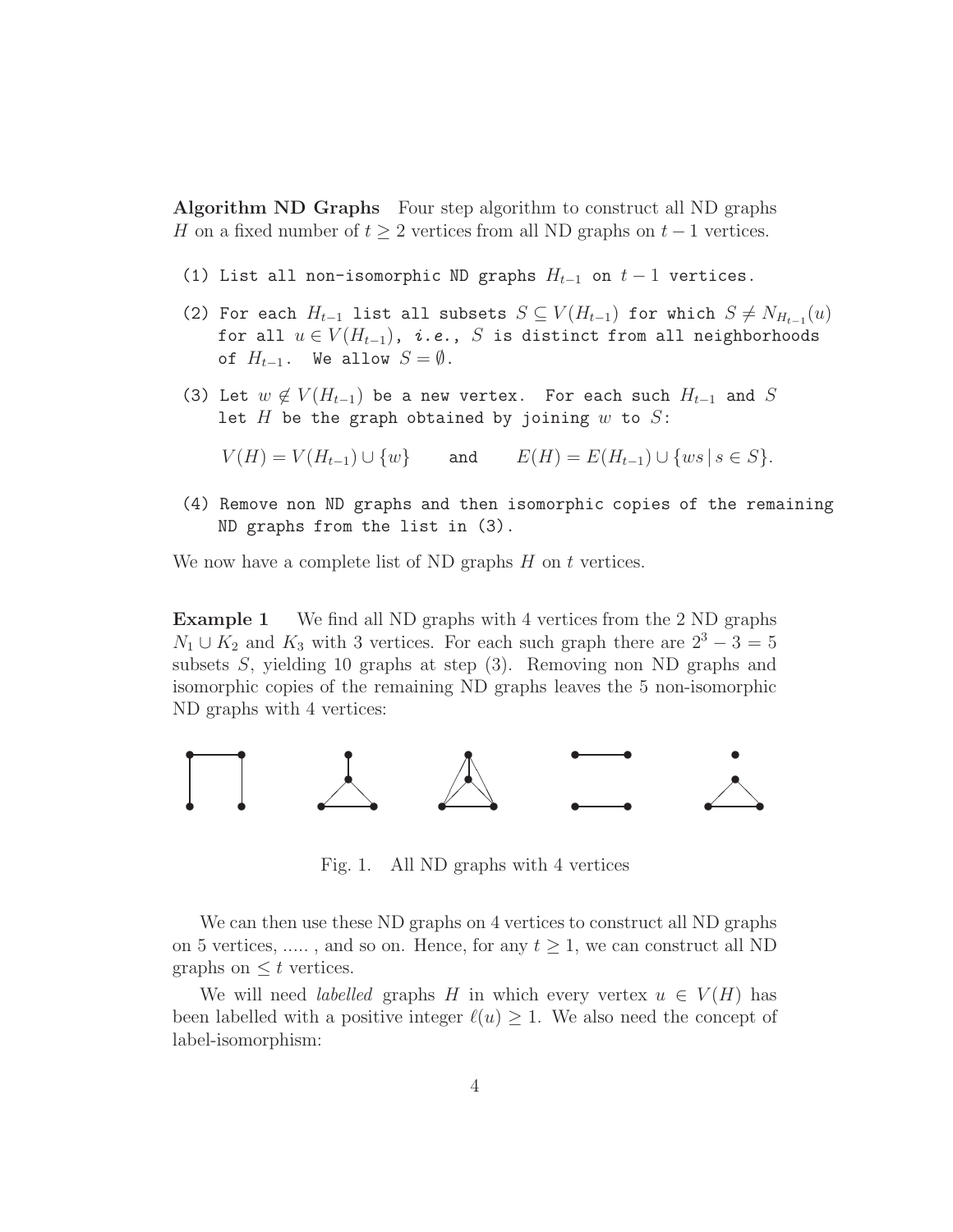Let  $H$  and  $H'$  be two arbitrary labelled graphs. Then  $H$  and  $H'$  are *labelisomorphic* if there is a graph isomorphism between  $H$  and  $H'$  that preserves vertex labels. So if in a label-isomorphism we have  $u \in V(H) \leftrightarrow u' \in V(H')$ , then  $\ell(u) = \ell(u')$ .

If  $N_G(u) = N_G(v)$  for two different vertices u and  $v \in V(G)$  then we call u and v *twins*. We note that twins are non-adjacent. We denote a twin of u by u<sup>∗</sup>. If u doesn't have a twin then it is *twinless*. If H is ND then every vertex of  $H$  is twinless. Graphs that we call ND have also been considered in Kotlov and Lovász  $[1]$  under the name 'twin-free'. In a NAS graph a vertex of maximum degree must have a twin. The smallest NAS graph is  $N_2$  with 2 vertices, and the smallest connected NAS graph is  $K_{2,2}$  with 4 vertices.

## **3 Constructing NAS Graphs from labelled ND Graphs**

In this Section we show how to construct all NAS graphs G on  $n \geq 2$  vertices from labelled ND graphs H on  $\leq n-1$  vertices, and all connected NAS graphs G on  $n \geq 4$  vertices from connected labelled ND graphs H on  $\leq n-2$ vertices.

Let G be an arbitrary graph. Consider the following equivalence relation  $\equiv$  on  $V(G)$ :  $u \equiv u'$  if and only if  $N_G(u) = N_G(u')$ . The equivalence class containing u is  $U = \{u' \in V(G) | N_G(u) = N_G(u')\} \neq \emptyset$ . Here every vertex  $u'$  is a twin of u, we normally write a twin as  $u^*$  provided that it is distinct from u. We let t denote the number of equivalence classes of  $V(G)$  or of G under  $\equiv$ ; and denote the classes themselves by  $U_1, U_2, \ldots, U_t$ , where  $|U_i| = \ell_i$ for each  $i = 1, 2, \ldots, t$ .

**Theorem 3.1** *Let* G *be an arbitrary graph with equivalence relation*  $\equiv$ *. Let* U and V be two distinct equivalence classes with  $u \in U$  and  $v \in V$  arbitrary. *Then*

- *(i)* the induced subgraph  $G[U] = N_{|U|}$ ,
- *(ii)*  $uv \in E(G)$  *if and only if*  $G[U \cup V] = N_{|U|} \vee N_{|V|}$ *,*
- *(iii)*  $uv \notin E(G)$  *if and only if*  $G[U \cup V] = N_{|U|} \cup N_{|V|}$ *.*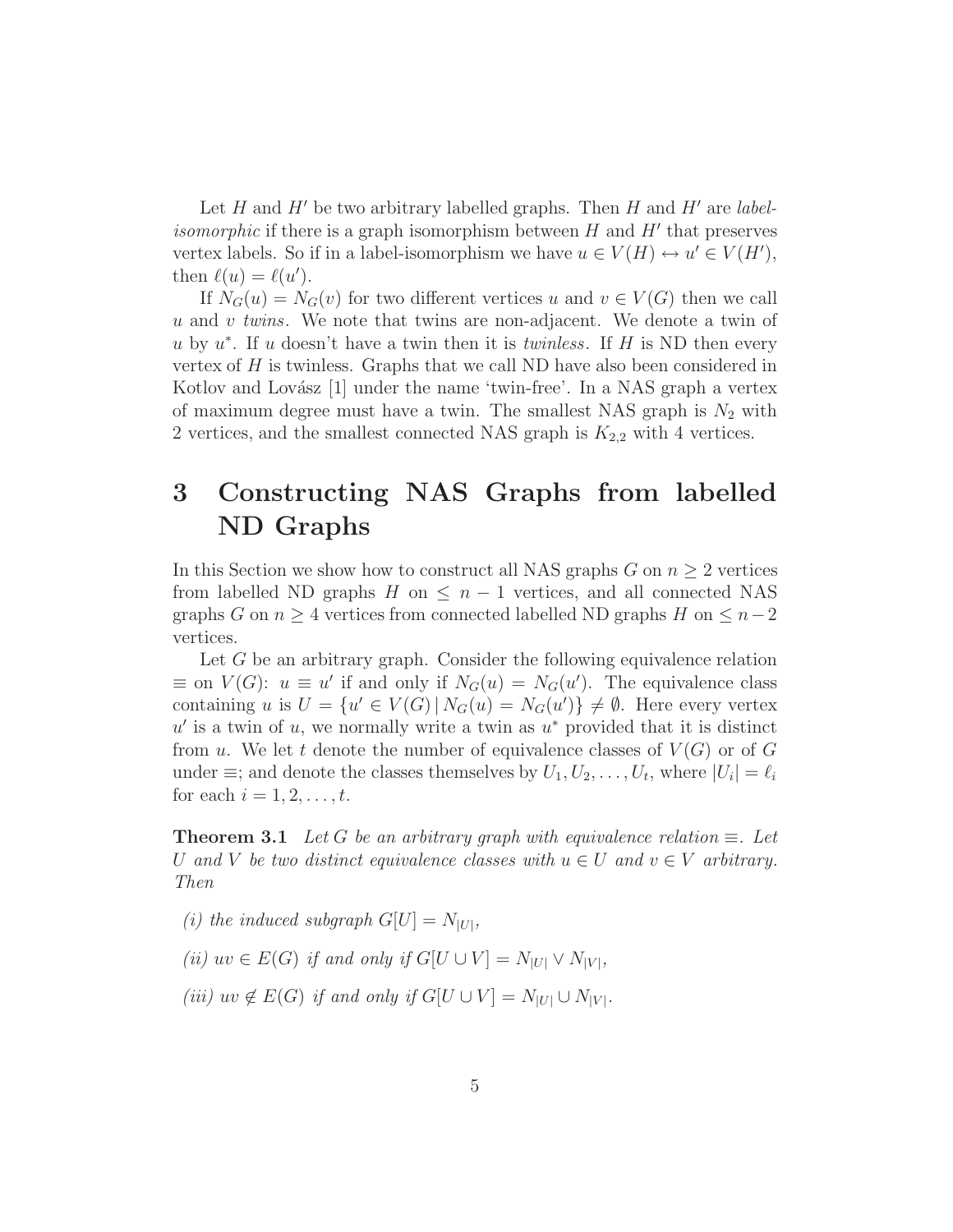*Proof.* (i) If  $|U| = 1$  then clearly  $G[U] = N_{|U|}$ . So assume that  $|U| \geq 2$ and let u and u<sup>\*</sup> be two arbitrary distinct vertices in U. If  $uu^* \in E(G)$  then  $u \in N_G(u^*) = N_G(u)$ , a contradiction since G is simple. Hence  $uu^* \notin E(G)$ , and so  $G[U] = N_{|U|}$ .

(ii) Now  $u \in U$  and  $v \in V$  are arbitrary, let  $u' \in U$  and  $v' \in V$  also be arbitrary, (so  $u = u'$  and/or  $v = v'$  is allowed). Now  $uv \in E(G)$ , so  $v \in N_G(u) = N_G(u')$ , so  $u' \in N_G(v) = N_G(v')$ , and then  $u'v' \in E(G)$ . Hence  $G[U \cup V] = G[U] \vee G[V] = N_{|U|} \vee N_{|V|}$ . The converse is clear. (iii) Straightforward. г

So, in any graph  $G$ , and for any two distinct equivalence classes U and V either  $G[U \cup V] = N_{|U|} \vee N_{|V|}$  or  $G[U \cup V] = N_{|U|} \cup N_{|V|}$ . This suggests the following two constructions:

**Construction**  $G_{\equiv}$  Let G be an arbitrary graph, with equivalence relation  $\equiv$  and equivalence classes  $U_1, U_2, \ldots, U_t$ , where  $|U_i| = \ell_i$  for each  $i =$  $1, 2, \ldots, t$ . Construct a labelled graph  $G_\equiv$  with t vertices and edges as follows:

$$
V(G_{\equiv}) = \{U_1, U_2, \dots, U_t\} \text{ and } E(G_{\equiv}) = \{U_i U_j | G[U_i \cup U_j] = N_{|U_i|} \vee N_{|U_j|}\},\
$$

 $\sum_{i=1}^t \ell_i$ . where vertex  $U_i$  has been labelled with  $\ell_i$  for each i. Note that  $|V(G)| =$ 

We call  $G_\equiv$  the *reduced* graph of G. An unlabelled version of  $G_\equiv$  is the host graph from Section 3 of  $[3]$ , although here G was assumed to be a regular NAS graph.

**Construction H**<sup>↑</sup> Let H be an arbitrary labelled graph, so every  $u \in$  $V(H)$  has been labelled with a positive integer  $\ell(u) \geq 1$ . Construct a new graph  $H^{\uparrow}$  from H by expanding each vertex u as follows: replace u with the  $\ell(u)$  vertices from  $exp(u) = {x_1, x_2, \ldots, x_{\ell(u)}}$ , the *expansion set* of u, where  $H^{\uparrow}[exp(u)] = N_{\ell(u)}$ . If  $uv \in E(H)$  then let  $H^{\uparrow}[exp(u) \cup exp(v)] = N_{\ell(u)} \vee N_{\ell(v)}$ , and if  $uv \notin E(H)$  then let  $H^{\dagger}[exp(u) \cup exp(v)] = N_{\ell(u)} \cup N_{\ell(v)}$ . (The graph  $H^{\uparrow}$  is sometimes referred to as the *blow-up* of H.)

From the above two constructions we have:

**Theorem 3.2** *Let* G *be an arbitrary graph. Then*  $G = (G_{\equiv})^{\uparrow}$ .

We obtain our first result by applying Theorem 3.2 to arbitrary NAS graphs. This is an extension of the result of Equation (1) Section 3 of [3]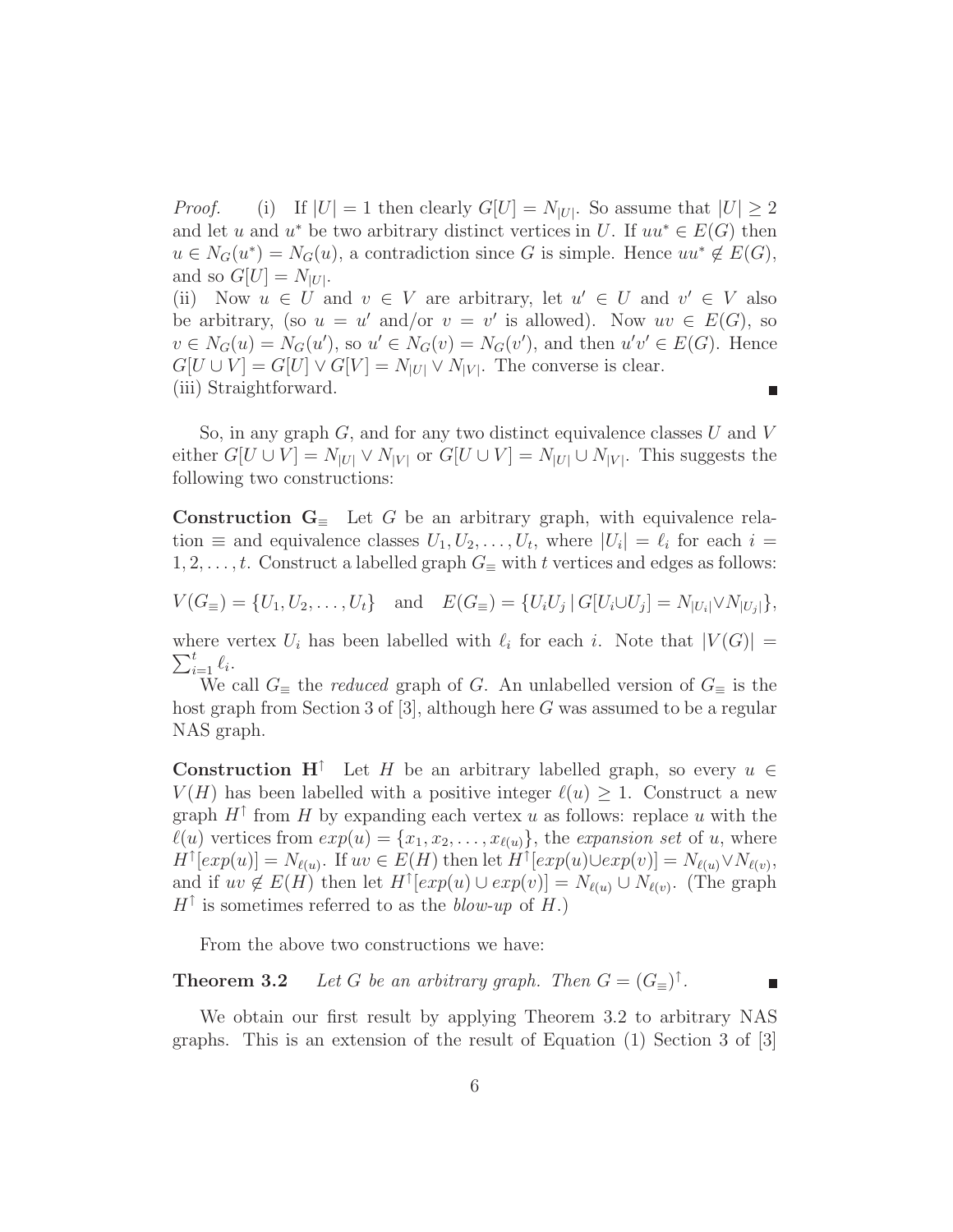from regular NAS graphs to arbitrary NAS graphs. We write this up formally in our Extensions and Conclusions (Section 5), see Theorem 5.1.

Now we proceed with the main topic of this Section.

Given an arbitrary graph G, as we reduce to  $G_\equiv$  we identity vertices with the same neighborhood, so  $G_\equiv$  should be ND:

**Theorem 3.3** *Let* G *be an arbitrary graph. Then*  $G_{\equiv}$  *is ND.* 

*Proof.* Let U and V be two distinct vertices in  $V(G_$ ≡). Suppose that  $G_$ is not ND and  $N_{G_{\equiv}}(U) = N_{G_{\equiv}}(V) = \{U_1, U_2, \ldots, U_d\}$  for some  $d \geq 1$ , or  $N_{G_{\equiv}}(U) = N_{G_{\equiv}}(V) = \emptyset.$ 

In the first case let  $u \in U$  then  $N_G(u) = \bigcup_{k=1}^d U_k$ . Similarly, if  $v \in V$ then  $N_G(v) = \bigcup_{k=1}^d U_k$ . Hence  $N_G(u) = N_G(v)$  so  $u \equiv v$ , a contradiction. The proof is similar when  $N_{G_{\equiv}}(U) = N_{G_{\equiv}}(V) = \emptyset$ .

The following two technical Lemmas are required before our main results:

**Lemma 3.4** *Let* H *be a labelled ND graph with*  $t \geq 1$  *vertices. Then*  $H^{\uparrow}$ *has* t *equivalence classes under*  $\equiv$ *.* 

*Proof.* Let  $H^{\uparrow}$  have s equivalence classes under  $\equiv$ , we show that  $s = t$ .

Let each vertex  $u \in V(H)$  be labelled with  $\ell(u) \geq 1$ . The Lemma is clearly true if  $t = 1$ . So assume that  $t > 2$  and let u and v be distinct vertices in  $V(H)$ . In the construction of  $H^{\uparrow}$  from H we replace u by the  $\ell(u)$ vertices from  $exp(u) = \{x_1, x_2, \ldots, x_{\ell(u)}\}$ , and v by the  $\ell(v)$  vertices from  $exp(v) = \{y_1, y_2, \ldots, y_{\ell(v)}\}.$  Let  $x_i \in exp(u)$  and  $y_j \in exp(v)$  be arbitrary. Now, since H is ND, we have  $N_H(u) \neq N_H(v)$ . Without loss of generality let  $w \in N_H(u) \backslash N_H(v)$  and let  $exp(w) = \{z_1, z_2, \ldots, z_{\ell(w)}\}, (w = v \text{ is allowed}).$ Then, in  $H^{\uparrow}$ , we have  $x_i \in N_{H^{\uparrow}}(z_1)$  but  $y_j \notin N_{H^{\uparrow}}(z_1)$ . So  $N_{H^{\uparrow}}(x_i) \neq N_{H^{\uparrow}}(y_j)$ , and so  $x_i \neq y_j$  in  $H^{\uparrow}$ . So  $x_i$  and  $y_j$  are in distinct equivalence classes of  $H^{\uparrow}$ . Now let  $V(H) = \{u_1, u_2, \ldots, u_t\}$ . We can apply the above argument to every distinct pair  $u_a$  and  $u_b \in V(H)$ , showing that  $exp(u_a)$  and  $exp(u_b)$  are contained in distinct equivalence classes of  $H^{\uparrow}$ . (A slight modification of this argument is required if  $w = v$ .) Hence  $t \leq s$ .

Suppose  $s > t$ . Let  $\{e_1, e_2, \ldots, e_s\}$  be representatives of the s equivalence classes under  $\equiv$  in  $H^{\uparrow}$ , one from each class. Then, by the pigeon hole principle, there must be some vertex  $u \in V(H)$  whose expansion set  $exp(u)$ contains two of  $\{e_1, e_2, \ldots, e_s\}$ . Suppose that  $e_a$  and  $e_b \in exp(u)$  for some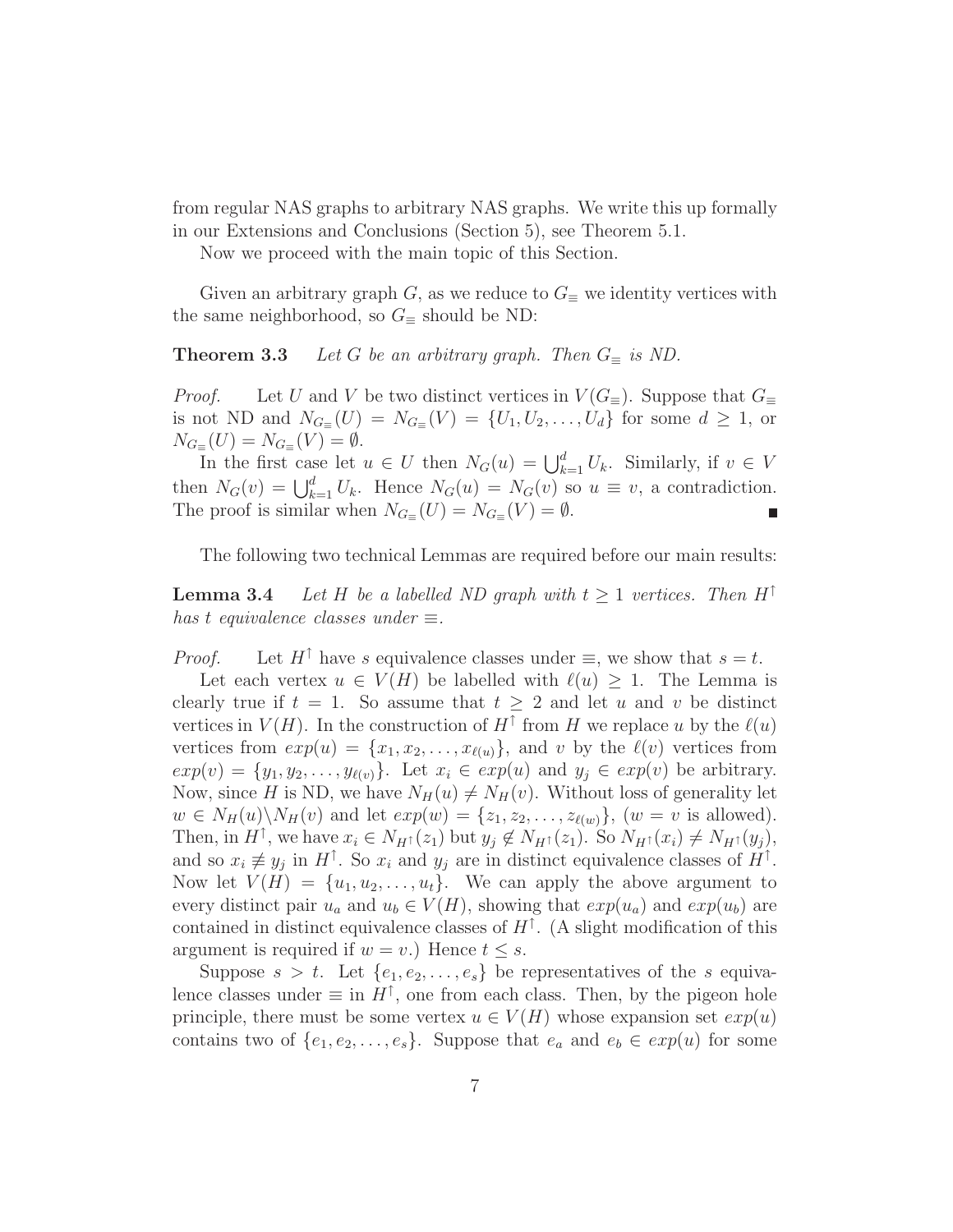$a \neq b$ , then  $N_{H} \uparrow (e_a) = N_{H} \uparrow (e_b)$ , *i.e.*,  $e_a \equiv e_b$  in  $H \uparrow$ , a contradiction. Hence  $s \leq t$ . And so  $s = t$ .

In an arbitrary graph G we say that vertex  $u \in V(G)$  is *parentless* if u does not have a parent. And if u does have a parent  $u^p$  with  $N_G(u) \subset N_G(u^p)$ then we call  $u^p$  a *proper parent* of u.

In Lemma 3.5, as usual, we denote the equivalence class under  $\equiv$  containing u by U, and the equivalence class containing  $u^p$  by  $U^p$ .

#### **Lemma 3.5**

- *(i)* In an arbitrary graph G let  $u^p$  be a proper parent of u. Then, in  $G_{\equiv}$ ,  $U^p$ *is a proper parent of* U*.*
- *(ii)* For a NAS graph G let  $W \in V(G_{\equiv})$  be parentless. Then  $\ell(W) > 2$ .

*Proof.* (i) In G since  $u^p$  is a proper parent of u then  $N_G(u^p) \neq N_G(u)$ , and so  $U^p \neq U$ , *i.e.*, in  $G_{\equiv}$  the vertices  $U^p$  and U are distinct. Furthermore if  $U^pU \in E(G_{\equiv})$  then  $u^pu \in E(G)$ , a contradiction, hence  $U^pU \notin E(G_{\equiv})$ , *i.e.*,  $U^p \notin N_{G}$   $(U)$ .

We first show that  $U^p$  is a parent of U. If not, then there exists a vertex  $V \neq U^p$  (since  $U^p \notin N_{G_{\equiv}}(U)$ ) with  $V \in N_{G_{\equiv}}(U)$  but  $V \notin N_{G_{\equiv}}(U^p)$ . Now let  $v \in V(G)$  lie in equivalence class V. Then  $v \in N_G(u)$  but  $v \notin N_G(u^p)$ , a contradiction since  $u^p$  is a (proper) parent of u. So, in  $G_\equiv$ ,  $U^p$  is a parent of U. Now  $G_\equiv$  is ND so  $U^p$  cannot be a twin of U, but it is a parent of U, so it is a proper parent of U.

(ii) Let  $W \in V(G_{\equiv})$  be parentless, then W has no proper parents in  $G_{\equiv}$ . Let  $w \in V(G)$  lie in equivalence class W, so, by (i), w has no proper parents in G. But G is NAS so w must have a parent that must be a twin  $w^*$ , so  $|W| \geq 2$ , *i.e.*,  $\ell(W) \geq 2$ . г

The following result deals with both connected and disconnected NAS graphs.

**Theorem 3.6** *Let* G *be an arbitrary graph. Then* G *is a NAS graph with* t equivalence classes under  $\equiv$  *if and only if*  $G_{\equiv}$  *is a labelled t vertex ND graph in which all parentless vertices have label*  $\geq 2$ *.* 

*Proof.* First let G be a NAS graph with t equivalence classes under  $\equiv$ given by  $U_1, U_2, \ldots, U_t$ , where  $|U_i| = \ell_i$  for each  $i = 1, 2, \ldots, t$ . Then the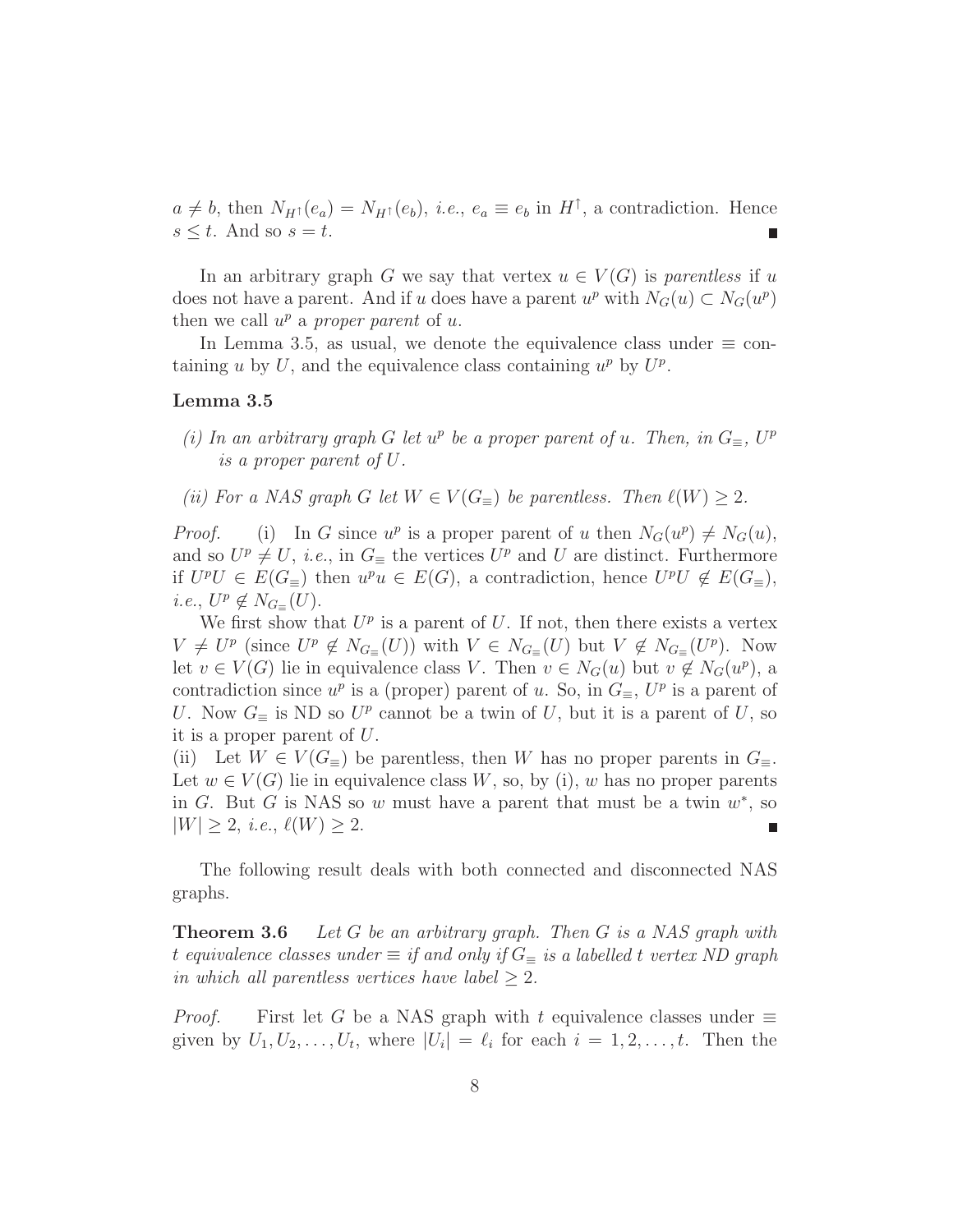construction of  $G_\equiv$  from G and Theorem 3.3 shows that  $G_\equiv$  is a labelled t vertex ND graph. From Lemma 3.5(ii) all parentless vertices in  $G_{\equiv}$  have label  $\geq 2$ .

Conversely suppose that  $G_\equiv$  is a labelled t vertex ND graph in which all parentless vertices have label  $\geq 2$ . From Theorem 3.2 we have  $G = (G_{\equiv})^{\uparrow}$ . Now any vertex  $u \in V(G)$  is a  $u_j \in exp(U) = \{u_1, u_2, \ldots, u_{\ell(U)}\}$  for some  $U \in V(G_{\equiv})$ , and the neighborhoods  $N_G(u_j)$  for  $j = 1, 2, \ldots, \ell(U)$  are all equal. Either  $\ell(U) = 1$  or  $\ell(U) \geq 2$ . If  $\ell(U) = 1$  then U is not parentless and so U has a parent  $U^p$ , and then  $u_j$  has a parent in  $exp(U^p)$ . If  $\ell(U) \geq 2$ , then each  $u_i$  has a twin, which is a parent. Hence, in either case,  $u = u_i$  has a parent, and so G is NAS. Furthermore, since  $G_{\equiv}$  is a t vertex ND graph then, from Lemma 3.4, the graph  $G = (G_{\equiv})^{\uparrow}$  has t equivalence classes under  $\equiv$ . ■

We need another definition: Let  $n \geq 2$  be a positive integer. A *partition* of n is a set  $\mathcal{P} = \{\ell_1, \ell_2, \ldots, \ell_t\}$  of  $t \geq 1$  integers that satisfy  $1 \leq \ell_1 \leq \ell_2 \cdots \leq \ell_t$ and  $\sum_{i=1}^t \ell_i = n$ . Partition  $\mathcal{P}$  has t parts.

We now present an algorithm to construct NAS graphs G from labelled ND graphs H. It relies on Theorem 3.6: we denote  $G_{\equiv}$  by H, and consider all possible labelled ND graphs  $H$ , and then construct all possible NAS graphs G by using  $G = H^{\uparrow}$ .

Let the labels on the t vertices of  $H = G_{\equiv}$  be  $\{\ell_1, \ell_2, \ldots, \ell_t\}$ , where each  $\ell_i \geq 1$ . If G is NAS with  $n \geq 2$  vertices then a vertex  $u \in V(G)$  of maximum degree must have a twin, so  $|U| \geq 2$ . So some  $\ell_i \geq 2$ , and since  $n = \sum_{i=1}^t \ell_i$ , then  $t \leq n-1$ .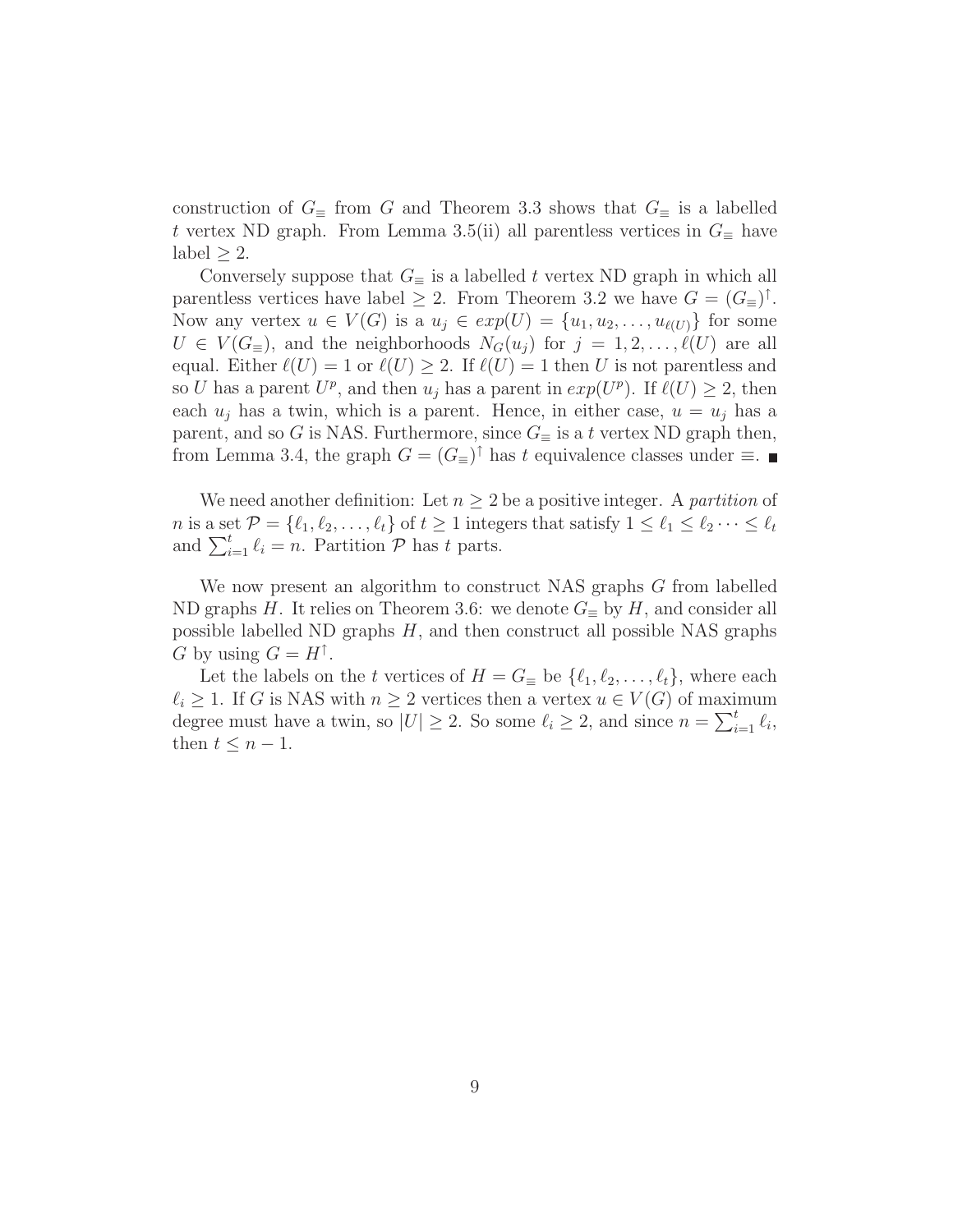**Algorithm NAS Graphs** Four step algorithm to construct all NAS graphs G on a fixed number of  $n \geq 2$  vertices from all labelled ND graphs H on  $t \leq n-1$  vertices.

For each fixed  $t = 1, 2, \ldots, n - 1$ :

- (1) By repeated use of Algorithm ND Graphs list all non-isomorphic ND graphs  $H_t$  on t vertices.
- (2) List all partitions  $P_t$  of n with t parts.
- (3) For each graph  $H_t$  and partition  $\mathcal{P}_t = \{ \ell_1, \ell_2, \ldots, \ell_t \}$  label its t vertices with  $\{\ell_1, \ell_2, \ldots, \ell_t\}$  in all possible non-label-isomorphic ways, ensuring that all parentless vertices have label  $\geq 2$ .
- (4) For each labelled graph  $H_t$  construct  $G = H_t$ <sup>†</sup>.

Because of Theorem 3.6 we have a complete list of NAS graphs  $G$  with  $n$ vertices, with no repeated G.

We are primarily interested in connected NAS graphs and so we now modify Algorithm NAS Graphs to generate connected NAS graphs; we require three more results.

**Lemma 3.7** *Let* G *be an arbitrary graph. Then* G *is connected with*  $\geq 2$ *vertices if and only if*  $G_{\equiv}$  *is connected with*  $\geq 2$  *vertices.* 

*Proof.* Let G be connected with  $\geq 2$  vertices, and let  $uv \in E(G)$ . Then, since  $u \notin N_G(u)$  and  $u \in N_G(v)$ , so  $N_G(u) \neq N_G(v)$ , and so  $G_{\equiv}$  has  $\geq 2$ vertices. To see that  $G_\equiv$  is connected, let U and V be two different vertices of  $G_{\equiv}$ , and let  $u \in U$  and  $v \in V$  in  $G$ . Then, since  $G$  is connected, there is a path  $u = w_1w_2\cdots w_d = v$  between u and v in G, but then  $U = W_1W_2\cdots W_d = V$ is a walk between U and V in  $G_{\equiv}$ , and so  $G_{\equiv}$  is connected. The converse is proved similarly. г

Now any NAS graph G has  $\geq 2$  vertices, so using Lemma 3.7 we have the following 'connected' version of Theorem 3.6:

**Theorem 3.8** *Let* G *be an arbitrary graph. Then* G *is a connected NAS graph with* t *equivalence classes under*  $\equiv$  *if and only if*  $G_{\equiv}$  *is a connected labelled* t *vertex ND* graph in which all parentless vertices have label  $\geq 2$ .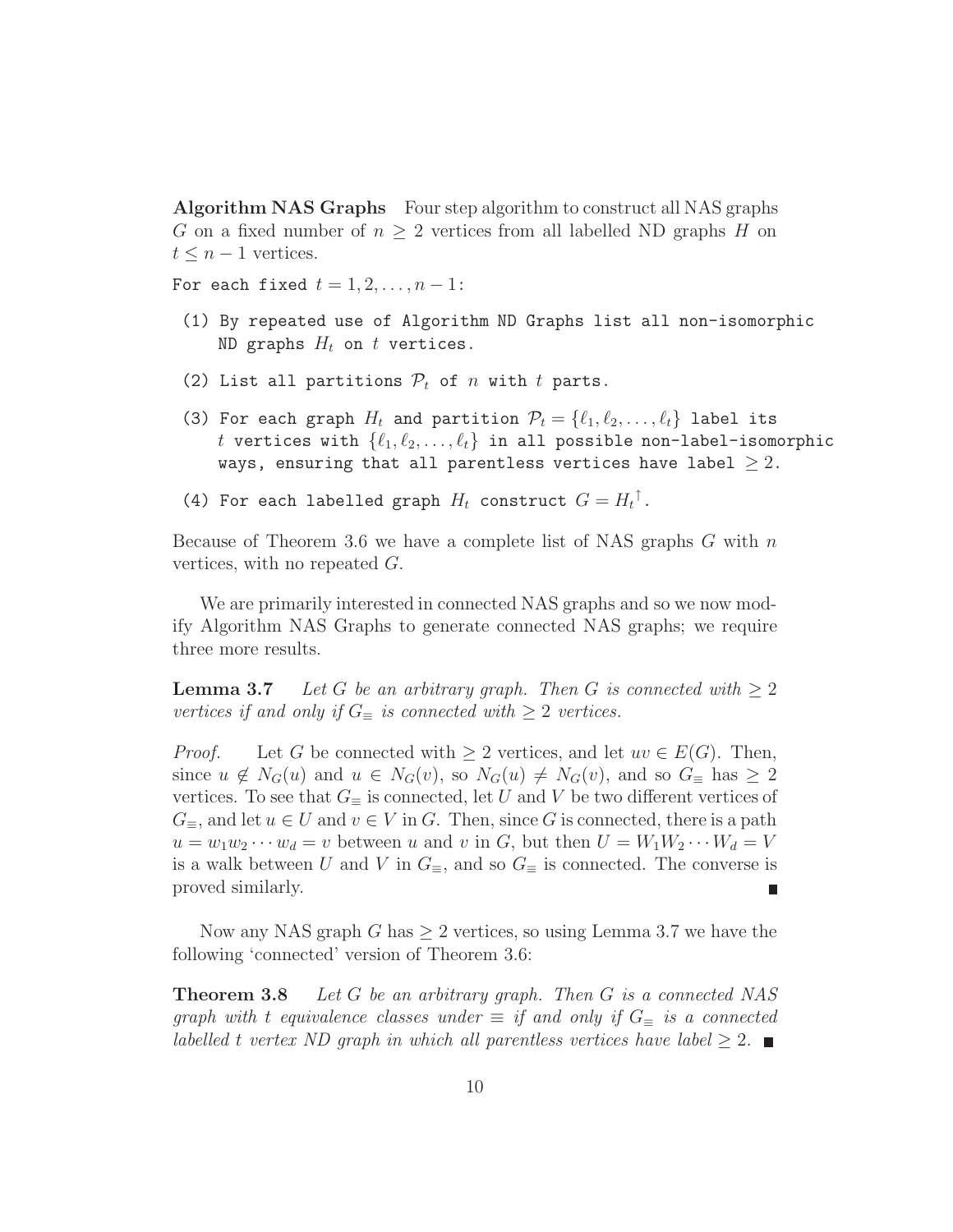The smallest connected NAS graph is  $K_{2,2}$  which has  $t = 2$  equivalence classes under  $\equiv$ , each of size 2. In fact we have:

**Lemma 3.9** *Let* G *be a connected NAS graph with* t *equivalence classes under*  $\equiv$  *. Then*  $t \geq 2$ *, and* G *has at least two equivalence classes each of size* ≥ 2*.*

*Proof.* Let G be a connected NAS graph and let  $u \in V(G)$  be a vertex of maximum degree  $\Delta$ , then u has a twin. So  $|U| \geq 2$ , and U is the first equivalence class of size  $\geq 2$ .

Since G is connected and NAS then  $|V(G)| \geq 4$ , and so  $\Delta \neq 0$ , *i.e.*,  $N_G(u) \neq \emptyset$ . So let  $v \in N_G(u)$  have the maximum degree amongst all vertices in  $N_G(u)$ . Let  $v^p$  be a parent of v, clearly  $v^p \in N_G(u)$ . Now  $deg(v) \leq deg(v^p)$ , but v has maximum degree amongst all vertices in  $N_G(u)$ , so  $deg(v) = deg(v^p)$ and  $v^p$  is a twin of v. Hence  $|V| \geq 2$ , and clearly  $V \neq U$ , so V is another equivalence class of size  $\geq 2$ . And also  $t \geq 2$ .

So if G is a connected NAS graph with  $n \geq 4$  vertices then  $t = |V(G_{\equiv})| \geq 1$ 2. Also  $t \leq n-2$  because there are at least two labels on  $V(G_{\equiv})$  that are  $each > 2.$ 

Now, using Theorem 3.8, we have Algorithm Connected NAS Graphs below; it constructs all connected NAS graphs G on a fixed number  $n \geq 4$  of vertices, with no repeated G.

**Algorithm Connected NAS Graphs** Four step algorithm to construct all connected NAS graphs G on a fixed number of  $n \geq 4$  vertices from all connected labelled ND graphs H on  $2 \le t \le n-2$  vertices.

For each fixed  $t = 2, 3, \ldots, n - 2$ :

- (1) By repeated use of Algorithm ND Graphs, modified to generate connected ND graphs, list all non-isomorphic connected ND graphs  $H_t$  on  $t$  vertices.
- (2) List all partitions  $P_t$  of n with t parts.
- (3) For each graph  $H_t$  and partition  $\mathcal{P}_t = \{\ell_1, \ell_2, \ldots, \ell_t\}$  label its t vertices with  $\{\ell_1, \ell_2, \ldots, \ell_t\}$  in all possible non-label-isomorphic ways, ensuring that all parentless vertices have label  $\geq 2$ .
- (4) For each labelled graph  $H_t$  construct  $G = H_t$ <sup>†</sup>.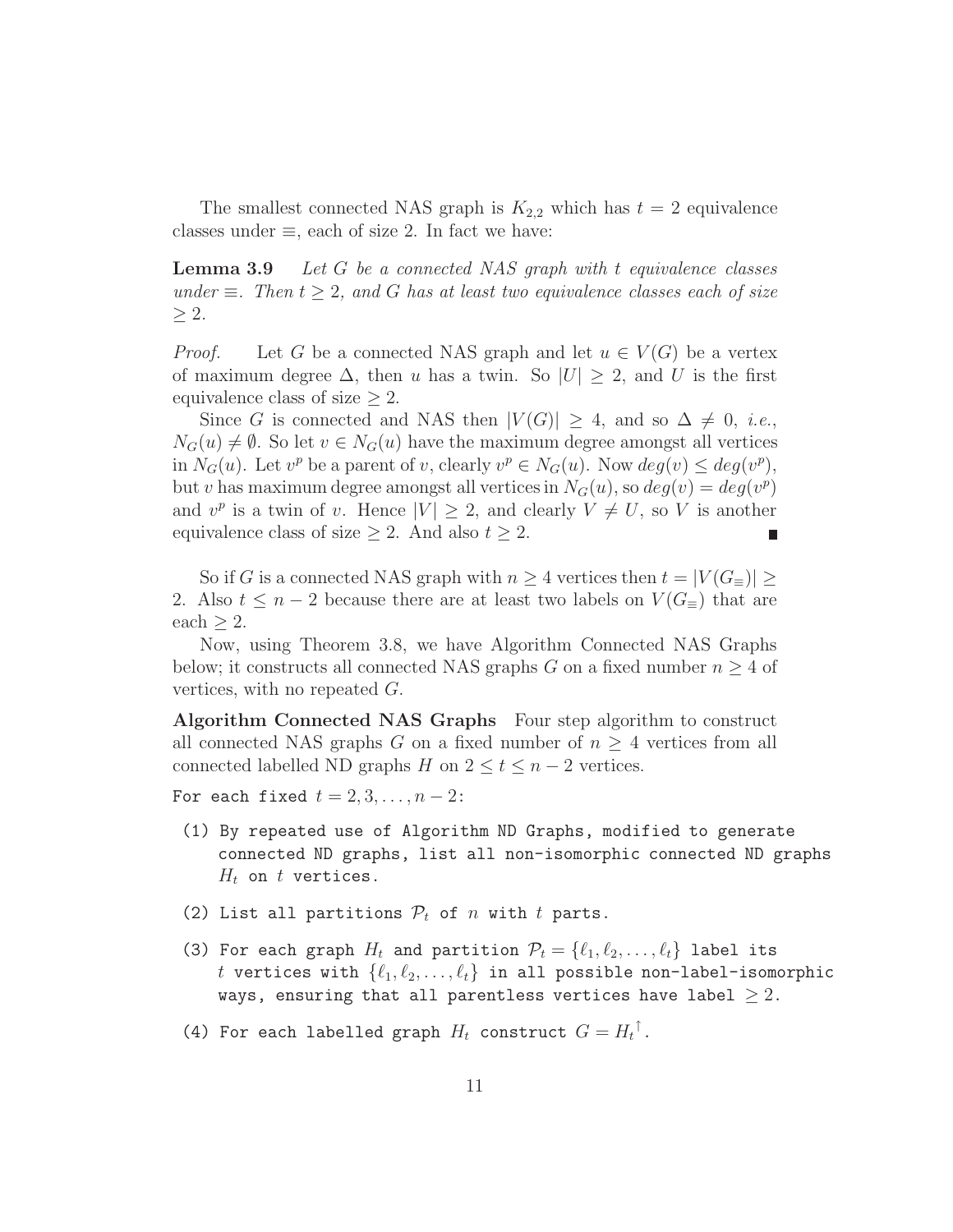**Example 2** As an illustration of Algorithm Connected NAS Graphs we construct all connected NAS graphs  $G$  on  $n = 6$  vertices. We need only consider all connected ND graphs  $H_t$  on  $t = 2, 3$ , or 4 vertices. These  $H_t$  are shown in the left column of Fig. 2, suitably labelled. The last 2 such graphs have  $\geq 3$  parentless vertices, indicated by  $\overline{p}$ , each of which require a label of  $\geq$  2, this is not possible since the sum of all labels must equal 6.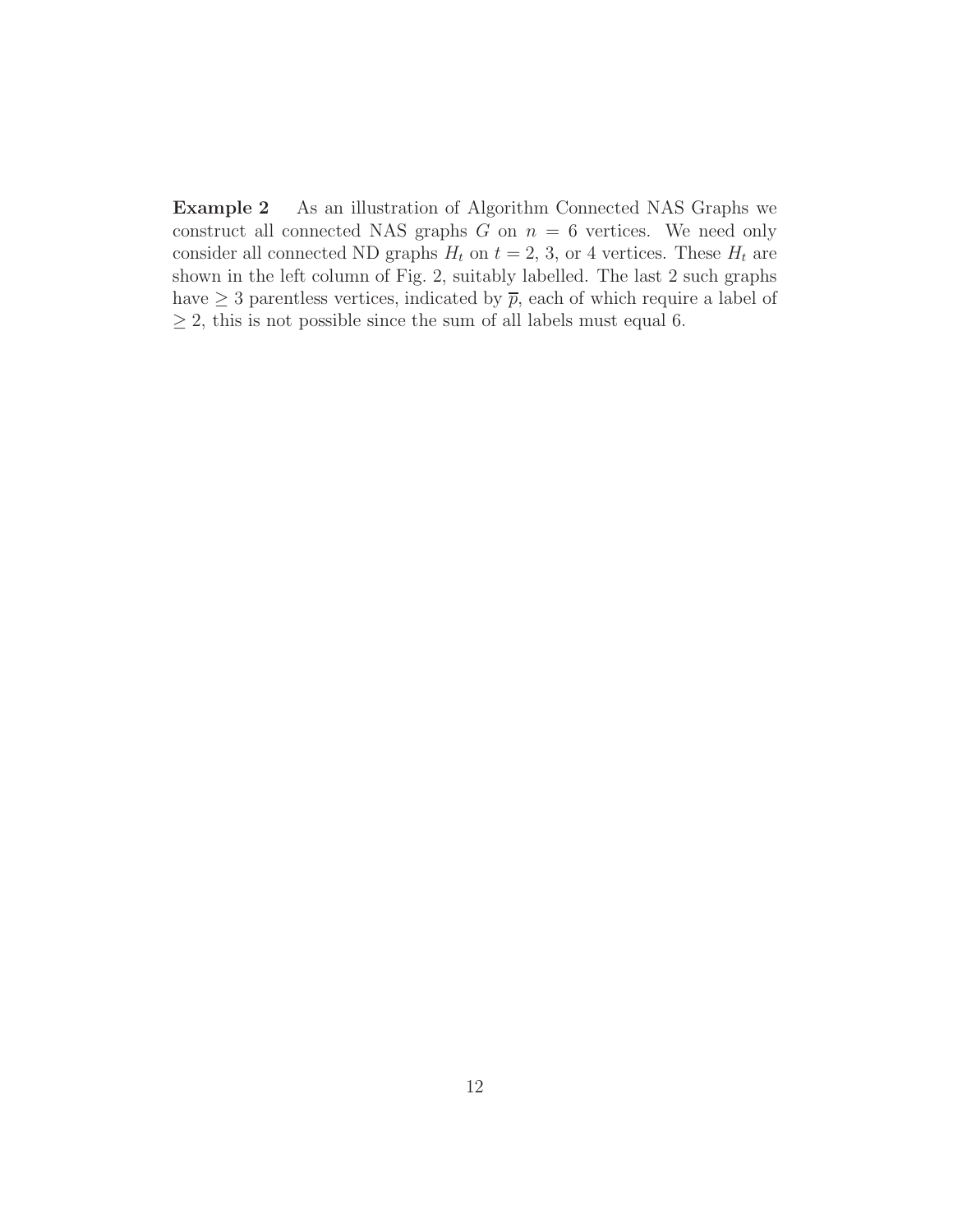

Fig. 2. All connected NAS graphs G on 6 vertices, illustrating Algorithm Connected NAS Graphs for  $n = 6$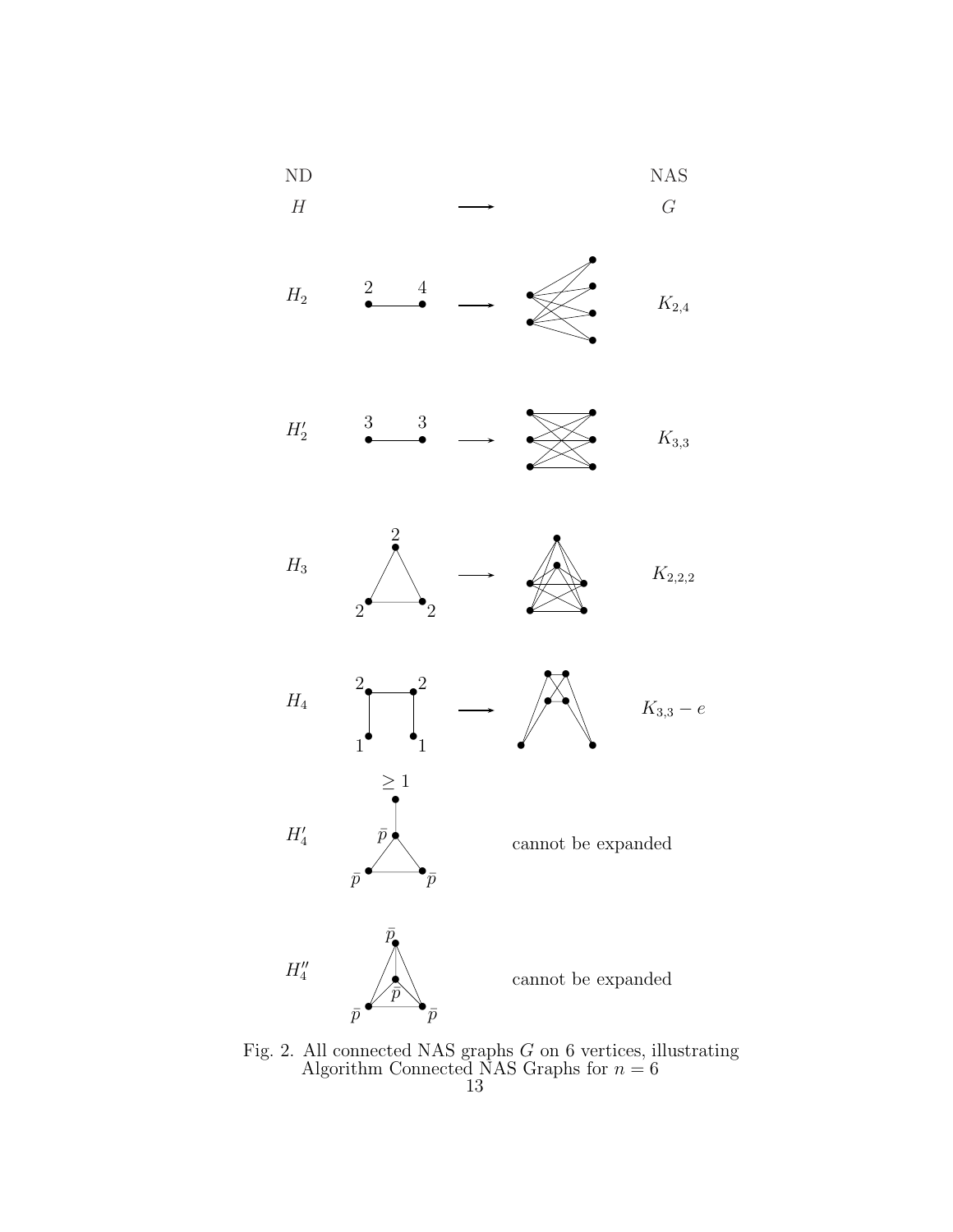## **4 Classifying** r**-regular NAS Graphs**

In [3] all connected r-regular NAS graphs were found and classified for  $r =$ 2, 3, and 4, (Theorems 2.5, 2.7, and 3.5, respectively). Here we simplify the proofs of these Theorems, and extend the classification to  $r = 5$  and 6.

We first require the following Lemma:

**Lemma 4.1** *Let* G *be an arbitrary graph with equivalence relation*  $\equiv$ *. Then, for every*  $u \in V(G)$ *, the neighborhood*  $N_G(u)$  *is a union of equivalence classes of* ≡*.*

*Proof.* For any  $v \in V(G)$  denote 2 arbitrary members of the equivalence class [v] by v' and v''. If  $v' \in N_G(u)$  then  $u \in N_G(v') = N_G(v'')$ , and so  $v'' \in N_G(u)$  and then  $[v] \subseteq N_G(u)$  since  $v''$  is arbitrary. Hence, if  $N_G(u)$ contains a part of an equivalence class then it contains the whole class, and so it is a union of whole equivalence classes, as required.

Let H be an arbitrary labelled graph with label  $\ell(u) \geq 1$  on each vertex  $u \in V(H)$ , and with no isolated vertices. If distinct vertices u and  $v \in V(H)$ are adjacent we write  $u \sim v$ . Define the *weight* of u as  $wt(u) = \sum_{v \sim u} \ell(v)$ . For  $r \geq 1$  we say that H is r-weight-regular if  $wt(u) = r$  for all  $u \in V(H)$ .

Note that  $|V(H)| \geq 2$ . In the remainder of this Section, when H is replaced by  $G_{\equiv}$ , we will always assume that  $|V(G_{\equiv})| \geq 2$ , even though this may not be explicitly mentioned.

**Theorem 4.2** *Let* G *be an arbitrary graph and let*  $r \geq 1$ *. Then* G *is r*-regular if and only if  $G_{\equiv}$  is r-weight-regular.

*Proof.* As usual let G have t equivalence classes under  $\equiv$  given by  $U_1, U_2, \ldots, U_t$ .

First let G be r-regular. Fix i with  $1 \leq i \leq t$  and let  $u \in U_i$  and  $N_G(u) = \{v_1, v_2, \ldots, v_r\}.$  From Lemma 4.1 above  $N_G(u)$  is a union of s equivalence classes, say  $N_G(u) = \bigcup_{k=1}^s V_k$ . So  $deg(u) = r = \sum_{k=1}^s |V_k|$ . Now, in G, vertex  $u \sim v$  for (every)  $v \in V_k$ , for all  $k = 1, 2, \ldots, s$ . So, in  $G_{\equiv}$ , vertex  $U_i \sim V_k$ , for all  $k = 1, 2, ..., s$ . Now the labels on vertices  $V_k$  are  $\ell(V_k) = |V_k|$ . Hence, in  $G_{\equiv}$ , we have  $wt(U_i) = \sum_{k=1}^s \ell(V_k) = \sum_{k=1}^s |V_k| = r$ . So, since *i* is arbitrary, then  $G_\equiv$  is *r*-weight-regular.

Conversely suppose that  $G_{\equiv}$  is r-weight-regular, let the arbitrary vertex  $U \in V(G_{\equiv})$  have label  $\ell(U) = |U| \geq 1$ . When constructing  $G =$  $(G_$ <sup> $\uparrow$ </sup> from  $G_$  we replace vertex U with the  $\ell(U)$  vertices from  $exp(U)$  =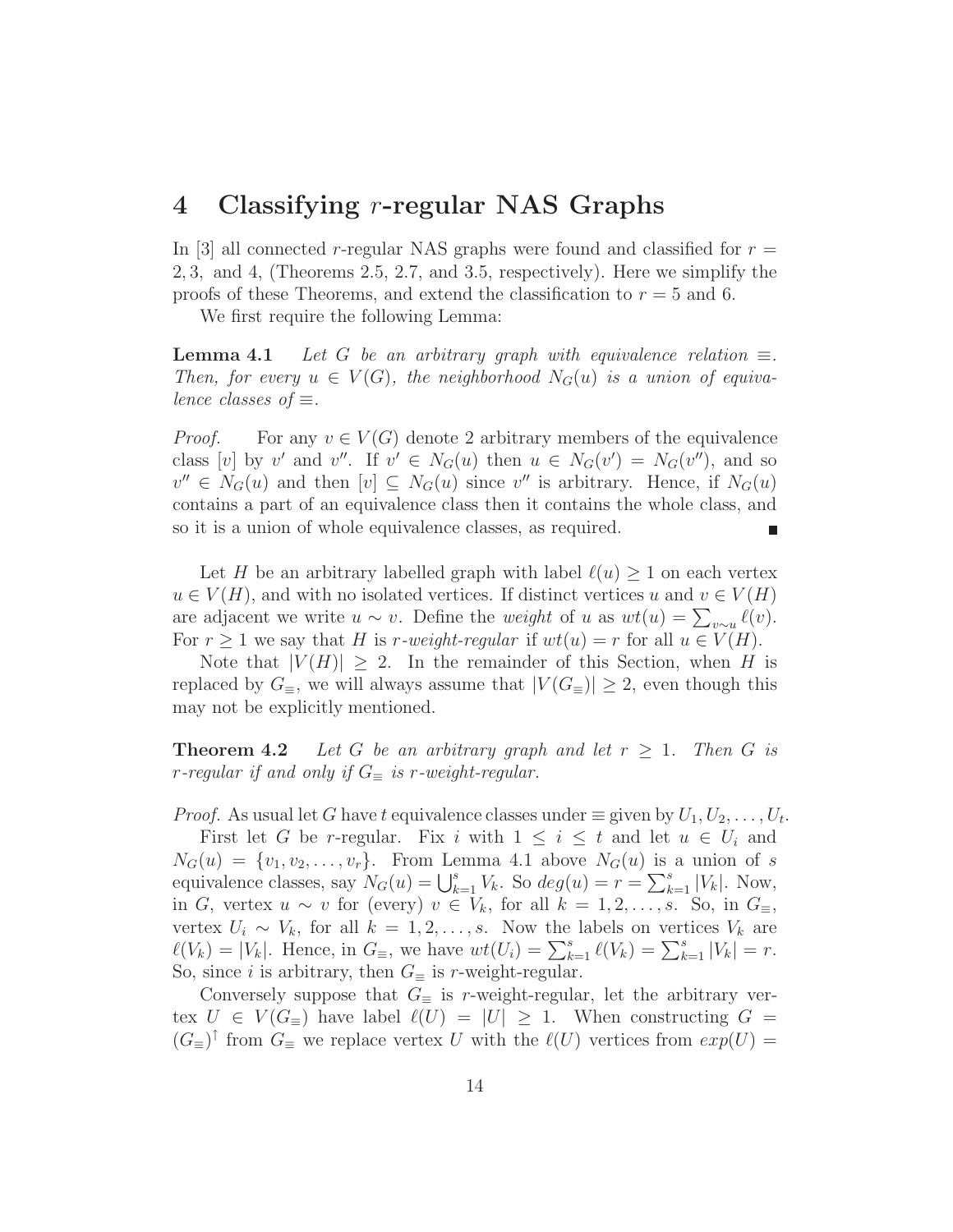$\{u_1, u_2, \ldots, u_{\ell(U)}\}.$  Then, in G, for any  $u_j$  with  $j = 1, 2, \ldots, \ell(U)$ , we have  $deg(u_j) = \sum_{V \sim U} |V| = \sum_{V \sim U} \ell(V) = wt(U) = r$ . Since  $U \in V(G_{\equiv})$  is arbitrary and  $u_j \in U$  is also arbitrary, then G is r-regular.

**Theorem 4.3** *Let* G *be an arbitrary graph. Then* G *is a connected* r*regular NAS graph if and only if*  $G$ <sub>≡</sub> *is a connected ND r-weight-regular graph, in which each label*  $\ell(U)$  *satisfies*  $2 \leq \ell(U) \leq r$ .

*Proof.* If G is a connected r-regular NAS graph then every vertex  $u$  is a vertex of maximum degree and so has a twin, and so each  $|U| \geq 2$ , thus each  $\ell(U) \geq 2$  in  $G_{\equiv}$ . Furthermore by Lemma 3.7 and Theorem 4.2 the graph  $G_{\equiv}$  is a connected ND r-weight-regular graph. Noting that in a r-weightregular graph each label must be  $\leq r$ , then, in  $G_{\equiv}$ , each label  $\ell(U)$  satisfies  $2 \leq \ell(U) \leq r$ . The proof of the converse uses the same results.

**Corollary 4.4** *Let* G *be a connected r-regular NAS graph. Then*  $r > 2$ *.* 

*Proof.* From Theorem 4.3 each label on  $G_{\equiv}$  is  $\geq 2$ . Hence  $r \geq 2$ .

From Theorem 4.3, if G is a connected r-regular NAS graph then the labels on  $G_\equiv$  must come from  $L = \{2, 3, \ldots, r\}$ . In the following  $G_\equiv$  is a connected ND r-weight-regular graph. Before we start the classification of connected r-regular NAS graphs for  $r = 0, 1, \ldots, 6$  we have two Observations:

(1) If label r is used on  $G_{\equiv}$  then  $G_{\equiv}$  must be  $\overline{f}_{\equiv}$   $\overline{f}_{\equiv}$  So  $G = \overline{f}_{\equiv}$   $\overline{f}_{\equiv}$   $K_{r,r}$ , is the unique connected r-regular NAS graph in which  $G_\equiv$  has a label r.

(2) Label r – 1 cannot be used on  $G_\equiv$  since, in order to make  $G_\equiv$  r-weightregular, we would then require label 1, but  $1 \notin L$ .

In the following we classify all connected r-regular NAS graphs G for a fixed  $r = 0, 1, \ldots, 6$  by first finding all connected labelled ND r-weightregular graphs  $G_{\equiv}$ , in which each label  $\ell(U)$  satisfies  $2 \leq \ell(U) \leq r$ , and then using Theorem 4.3.

 $r = 0$  or 1 From Corollary 4.4 there are no connected r-regular NAS graphs for  $r = 0$  or 1.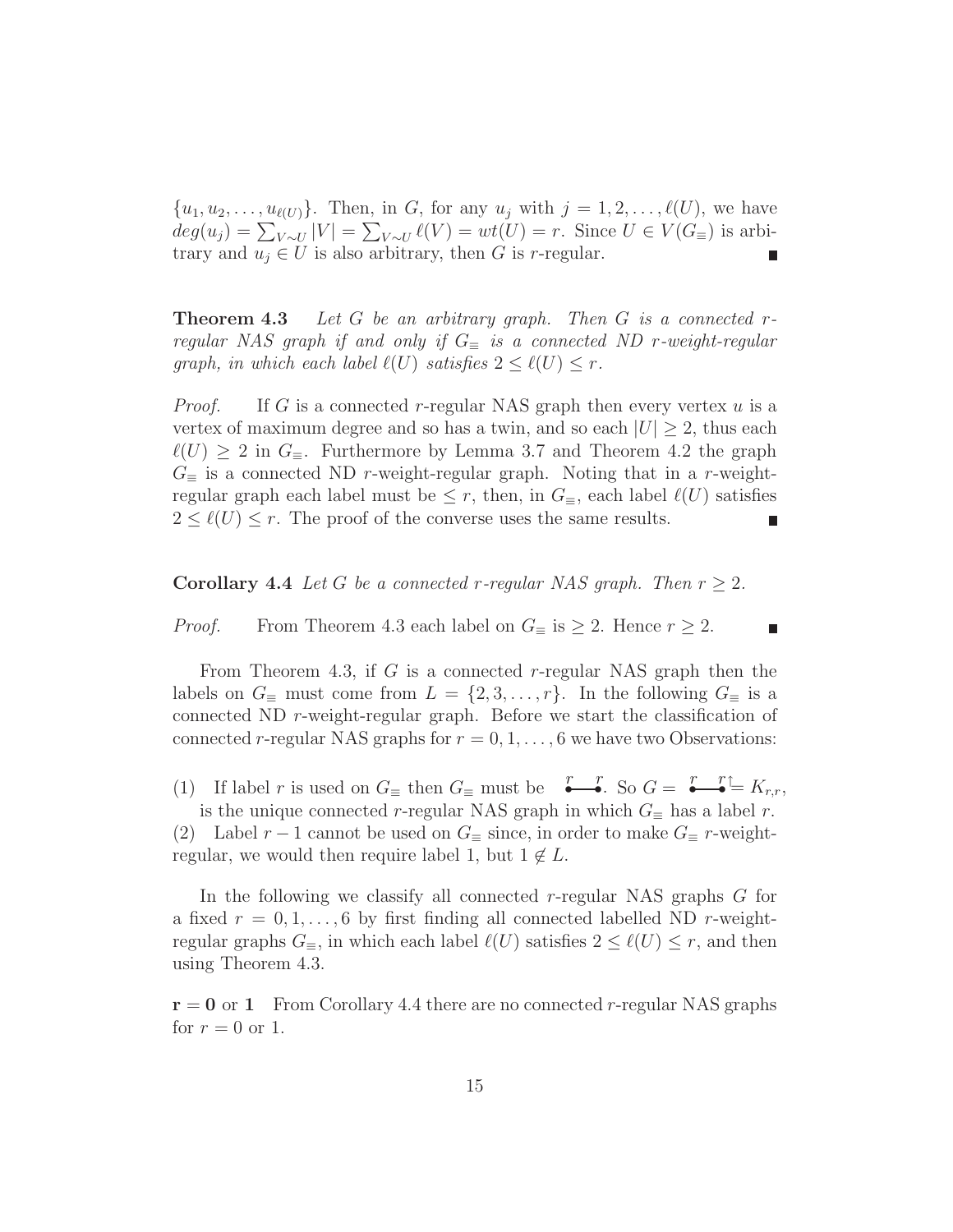$\mathbf{r} = 2 \quad L = \{2\} = \{r\}.$  So all labels on  $G_{\equiv}$  must be  $r = 2$ . Hence, from Observation (1),  $G = K_{2,2}$  is the unique connected 2-regular NAS graph.

 $\mathbf{r} = 3$   $L = \{2, 3\} = \{r-1, r\}$ . From from Observations (1) and (2)  $G = K_{3,3}$ is the unique connected 3-regular (cubic) NAS graph.

**r** = **4**  $L = \{2, 3, 4\} = \{2, r - 1, r\}$ . If label  $r = 4$  is used then  $G = K_{4,4}$ . Clearly if only label 2 is used on  $G_{\equiv}$ , a connected ND 4 =  $2 + 2$ -weight-

2 regular graph, then  $G_{\equiv}$  must be 2-regular. So  $G_{\equiv}$  is the *a*-cycle,  $C_a$ , where  $a \geq 3$  and  $a \neq 4$  since  $C_4$  is not ND, with each vertex having label 2. But note that if we label each vertex of  $C_4$  with 2 we get  $C_4^{\dagger} = K_{4,4}$ . Hence the only connected 4-regular NAS graphs are  $G = C_a^{\dagger}$  where each vertex in  $C_a$ has label 2, for all  $a \geq 3$ .

Also note that G has 2a vertices so there are no connected 4-regular NAS graphs with an odd number of vertices, see Corollary 3.6 of [3].

**r** = **5**  $L = \{2, 3, 4, 5\} = \{2, 3, r - 1, r\}$ . If label  $r = 5$  is used then  $G = K_{5,5}$ . Otherwise  $G_{\equiv}$  is a connected ND  $5 = \underbrace{2+3}_{2}$ -weight-regular graph, hence,

again,  $G_{\equiv}$  is 2-regular. Indeed  $G_{\equiv}$  is the 4a-cycle,  $C_{4a}$ , for  $a \geq 2$ . The labelling on each 'block' of 4 clockwise-consecutive vertices in  $C_{4a}$  is  $\{2, 2, 3, 3\}$ repeated a times until all 4a vertices are labelled. The case  $a = 1$  gives  $C_4$ which is not ND, however  $C_4$  labelled with  $\{2, 2, 3, 3\}$  gives  $C_4^{\uparrow} = K_{5,5}$ . So the only connected 5-regular NAS graphs are  $G = C_{4a}^{\uparrow}$  with the above labelling, for all  $a \geq 1$ . The example below shows  $a = 1$ .

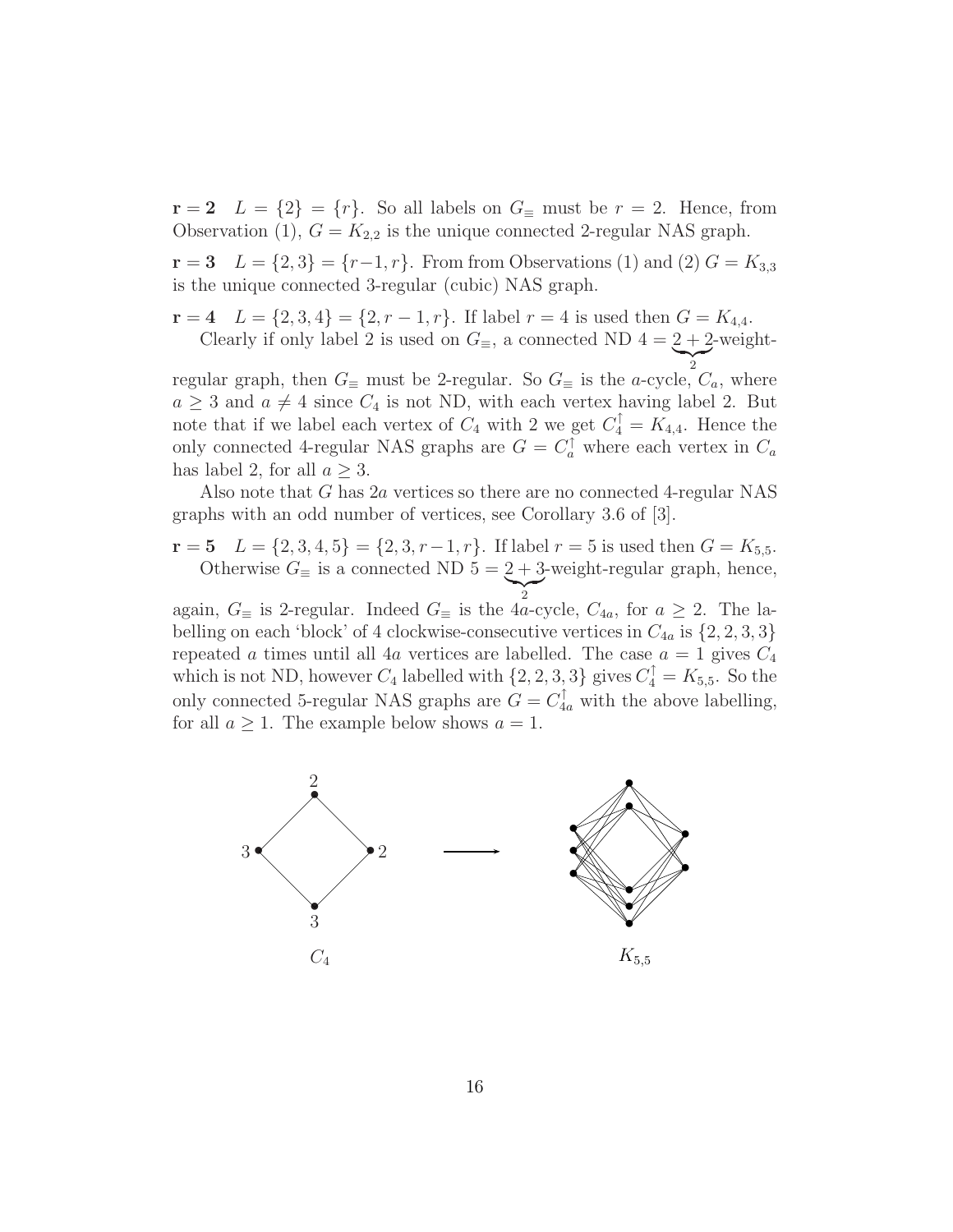**r** = **6** L = {2, 3, 4, 5, 6} = {2, 3, 4, r − 1, r}. If label r = 6 is used then we get  $K_{6,6}$ .

Since label 5 cannot be used on  $G_\equiv$  we can only use labels from  $L' =$  $\{2,3,4\}$ . So let  $G_{\equiv}$  be a connected ND 6-weight-regular graph with labels from  $L' = \{2, 3, 4\}$ . Let  $U \in V(G_{\equiv})$ . Then U has label  $\ell(U) \in L'$ , and since  $wt(U) = 6$  there are only three possibilities for labelling U and its neighbors:



Fig. 3. Three possibilities for labelling  $U$  and its neighbors

Let a [2, 3]*-regular* graph be a graph in which every vertex has degree 2 or 3, and with at least one vertex of degree 2 and at least one of degree 3. Then from Figs. 3(a), (b), and (c) any  $G_\equiv$  must be 2-regular, or cubic, or  $[2, 3]$ -regular.

In the following when we say that  $G_\equiv$  is labelled with set  $L''$ , then *every* label in L'' must be used at least once. We consider L'' where  $\emptyset \neq L'' \subseteq L'$ .

The use of label  $3 \in L''$  is restricted by the following Lemma. Let  $d(U, V)$ be the length of a shortest path between vertices U and V in  $G_$ 

**Lemma 4.5** *Let*  $G_{\equiv}$  *be labelled with the set*  $L''$  *where*  $3 \in L''$ *, and let* U *and V be distinct vertices of*  $G_{\equiv}$  *with*  $UV \in E(G_{\equiv})$ *.* 

*(i)* Then either  $\ell(U)=3$  or  $\ell(V)=3$  *(or both).* 

(ii) If both 
$$
\ell(U) = \ell(V) = 3
$$
. Then  $L'' = \{3\}$ .

*Proof.* Recall that  $G_{\equiv}$  is connected.

(i) Since  $3 \in L''$  then 3 must be used as a label in  $G_{\equiv}$ , so let  $W \in V(G_{\equiv})$ have  $\ell(W) = 3$ . If  $W = U$  or V then we are finished. Otherwise every second vertex on any path starting at  $W$  must have label 3, see Fig. 3(b). So, if  $d(W, U)$  is even, then  $\ell(U) = 3$ . Or if  $d(W, U)$  is odd then there is a path of even length  $d(W, U) \pm 1$  from W to V, hence  $\ell(V) = 3$ .

(ii) Let X be any vertex in  $V(G_{\equiv})$ . Then either there is a path of even length from U to X or from V to X. Hence  $\ell(X) = 3$ . So every vertex has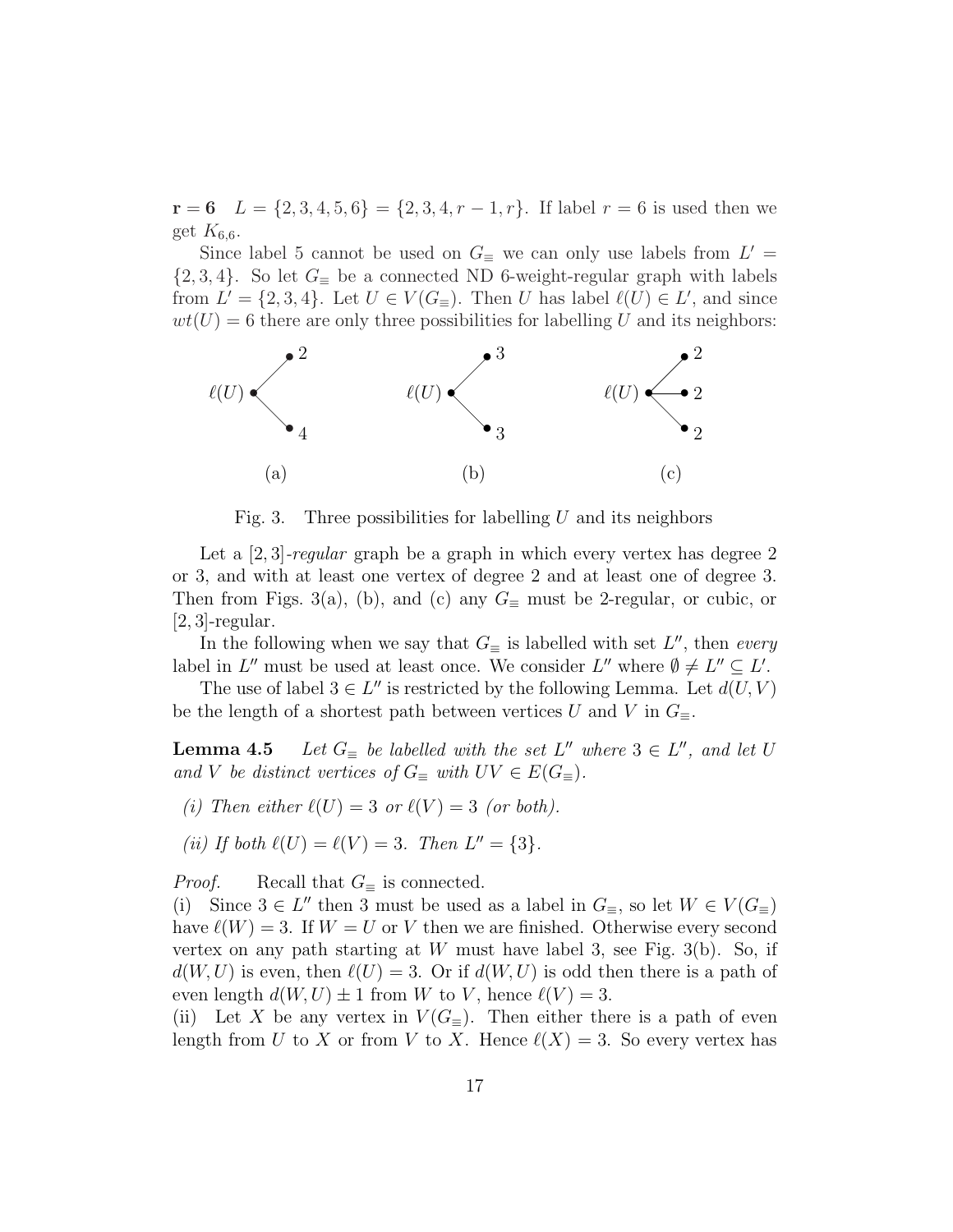label 3, *i.e.*,  $L'' = \{3\}.$ 

Now we are ready to consider the seven cases for  $L''$  where  $\emptyset \neq L'' \subseteq$  $\{2, 3, 4\}$ . We will determine all possible  $G_\equiv$ , connected ND 6-weight-regular graphs. Then all  $G$ , connected 6-regular NAS graphs, are given by  $G =$  $(G_{\equiv})^{\dagger}$ .

 $L'' = \{2\}$  G≡ is any connected ND cubic graph, with label 2 on every vertex.

 $\mathbf{L}'' = {\bf 3}$   $G_{\equiv}$  is a connected ND 2-regular graph. So  $G_{\equiv} = C_a$ , where  $a \geq 3$ , and  $a \neq 4$ , with each vertex having label 3. (As usual note that a labelled  $C_4^{\uparrow} = K_{6,6}.$ 

 $L'' = \{4\}$  or  $\{3, 4\}$  No  $G_{\equiv}$  are possible since a label of 2 is needed with the label of 4 to create a vertex with weight 6.

 $L'' = \{2, 3\}$  For this case we show that there is a one-to-one correspondence between the set of  $G$ <sub>≡</sub> and the set of simple connected cubic graphs S.

Here  $G_{\equiv}$  is a [2,3]-regular connected ND 6-weight-regular graph labelled with  $L'' = \{2, 3\}$ . Let  $U \in V(G_{\equiv})$ . Suppose that  $\ell(U) = 2$  but that U has degree 3. Then this contradicts Fig. 3(c) and Lemma 4.5(*i*), hence U has degree 2. Conversely, let vertex U have degree 2, so, from Fig.  $3(b)$  and Lemma 4.5(*ii*), we have  $\ell(U) = 2$ . So a vertex in  $G_{\equiv}$  has label 2 if and only if it has degree 2, and has label 3 if and only if it has degree 3.

Let  $UV \in E(G_{\equiv})$  be arbitrary. Then, from Lemma 4.5(*i*) and (*ii*), without loss of generality let  $\ell(U) = 2$  and  $\ell(V) = 3$ . So, for any edge in  $G_{\equiv}$ , one end-vertex has label 2 and the other has label 3. Hence  $G_{\equiv}$  is a bipartite graph with all vertices U with  $\ell(U) = 2$  in the first part, call this set of vertices U; and all vertices V with  $\ell(V) = 3$  in the second part, call this set V.

From above each vertex in  $\mathcal U$  has degree 2 and each vertex in  $\mathcal V$  has degree 3. Counting edges gives  $2|\mathcal{U}| = 3|\mathcal{V}|$ . So  $|\mathcal{V}|$  is even, set  $|\mathcal{V}| = 2a$ , then  $|\mathcal{U}| = 3a$ , where  $a \geq 2$ . (If  $a = 1$  then  $G_{\equiv} = K_{3,2}$  which is not ND; but, as usual, a labelled  $K_{3,2}^{\uparrow} = K_{6,6}$ .)

Let  $\mathcal{U} = \{U_1, U_2, \ldots, U_{3a}\}\$ and  $\mathcal{V} = \{V_1, V_2, \ldots, V_{2a}\}\$ . Now construct a graph S with vertex-set  $V(S) = V$ , and with edge  $V_j V_{j'}$   $(j \neq j')$  whenever there is a vertex  $U_i \in \mathcal{U}$  with  $N_{G_{\equiv}}(U_i) = \{V_i, V_{i'}\}$ . So S has 2a vertices and 3a edges. Now S has no loops, and also no multi-edges because  $G_{\equiv}$  is ND, so S is simple. And S is cubic because the degree of any  $V_j$  in  $G_{\equiv}$  is 3. Finally S is connected because  $G$  is connected. Thus S is a simple connected cubic graph on 2a vertices.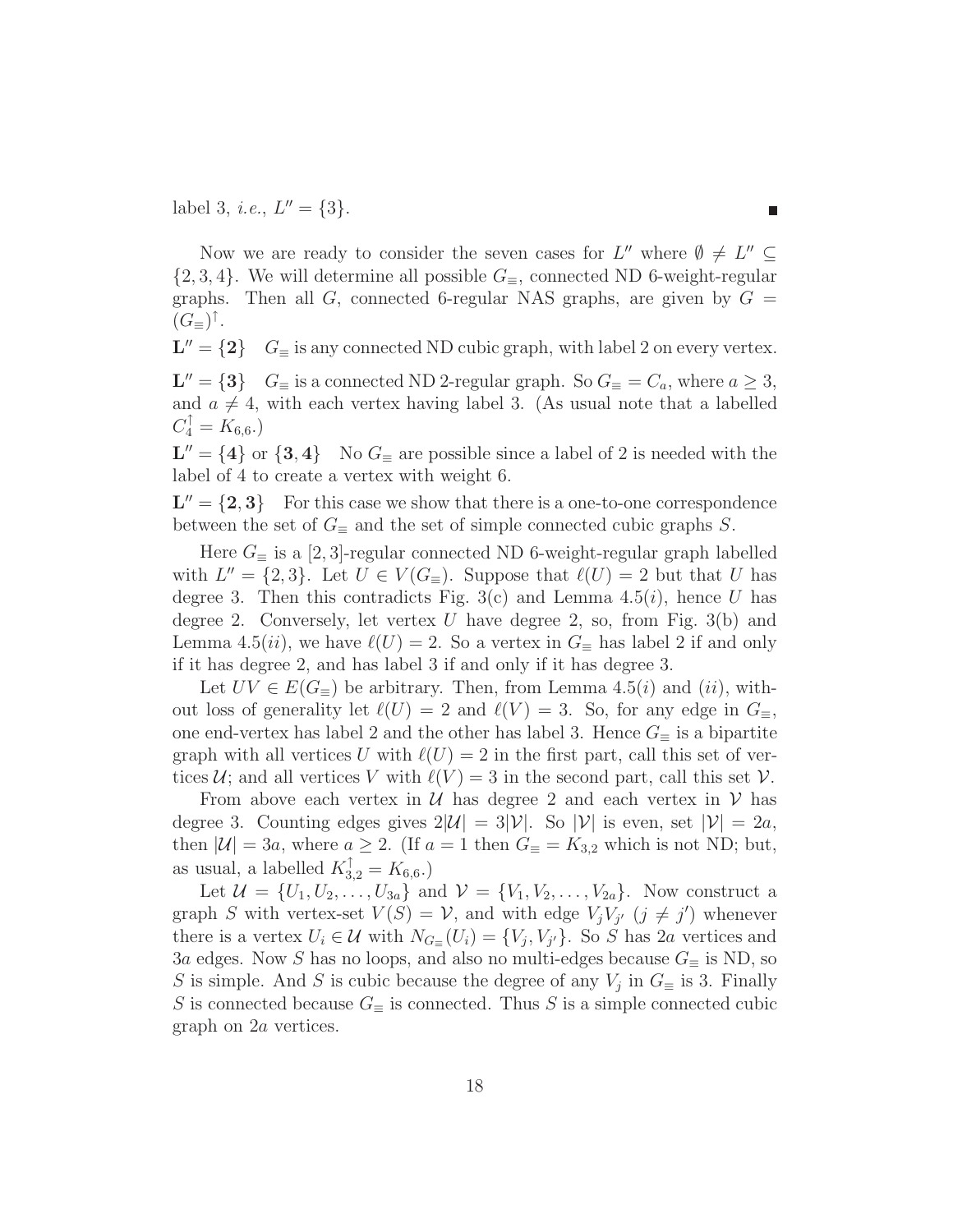Conversely, let S be a simple connected cubic graph on the 2a vertices  $\mathcal{V} =$  $\{V_1, V_2, \ldots, V_{2a}\},\$  where  $a \geq 2$ . Then S has  $3a$  edges  $E(S) = \{e_1, e_2, \ldots, e_{3a}\}.$ Put a new vertex  $U_i$  on edge  $e_i$  for each  $i = 1, 2, \ldots, 3a$ . Let  $\mathcal{B}$  be the bipartite graph with vertex sets  $\mathcal{U} = \{U_1, U_2, \ldots, U_{3a}\}$  as its first part and  $\mathcal{V}$  as its second part. Then  $\mathcal{B}$  is [2,3]-regular, and, because S is connected, then  $\mathcal{B}$ is connected. And clearly  $\beta$  is ND. Now label each vertex  $U_i$  with 2, and each vertex  $V_i$  with 3. Then  $\beta$  is a 6-weight-regular graph. Thus  $\beta$  is a [2, 3]-regular connected ND 6-weight-regular graph, *i.e.*, B is an example of a  $G_{\equiv}$ . We denote  $\mathcal{B}$  by  $Bis(S)$ , because we have 'bisected' each edge in S to form B.

Thus there is a one-to-one correspondence between the set of  $G_\equiv$  and the set of simple connected cubic graphs S.

 $\mathbf{L}'' = \{2, 3, 4\}$  Here we show that the structure of  $G_{\equiv}$  is quite restricted, but show that infinitely many such  $G_\equiv$  exist.

By a similar argument in the above  $L'' = \{2, 3\}$  case,  $G_{\equiv}$  is a bipartite graph. Its first part consists of all vertices of degree 2 and labels 2 or 4; let there be  $a \geq 1$  vertices U with label 2 and  $b \geq 1$  vertices U' with label 4. Its the second part consists of vertices with label 3; let there be  $c \geq 0$  vertices V with degree 3 and  $d \geq 0$  vertices V' with degree 2, where  $c + d \geq 1$ . See Fig. 4.

| $u$  | $a$ | $\begin{cases} 2 \leq \leq \leq \leq \leq 3 \\ \vdots \leq \leq \leq \leq 3 \end{cases}$ | $\begin{cases} 4 \leq \leq \leq \leq 3 \\ \vdots \leq \leq 3 \end{cases}$ | $c = \frac{2}{3}(a - b)$ | $v$ |
|------|-----|------------------------------------------------------------------------------------------|---------------------------------------------------------------------------|--------------------------|-----|
| $u'$ | $b$ | $\begin{cases} 4 \leq \leq \leq \leq 3 \\ \vdots \leq \leq 3 \end{cases}$                | $d = 2b$                                                                  | $v'$                     |     |

Fig. 4. The graph  $G_{\equiv}(a, b)$ 

We show that  $d = 2b$  and  $c = \frac{2}{3}(a - b)$ . Consider the 2b edges incident to the b vertices in  $\mathcal{U}'$ . From Fig. 3 each of these 2b edges is incident to a vertex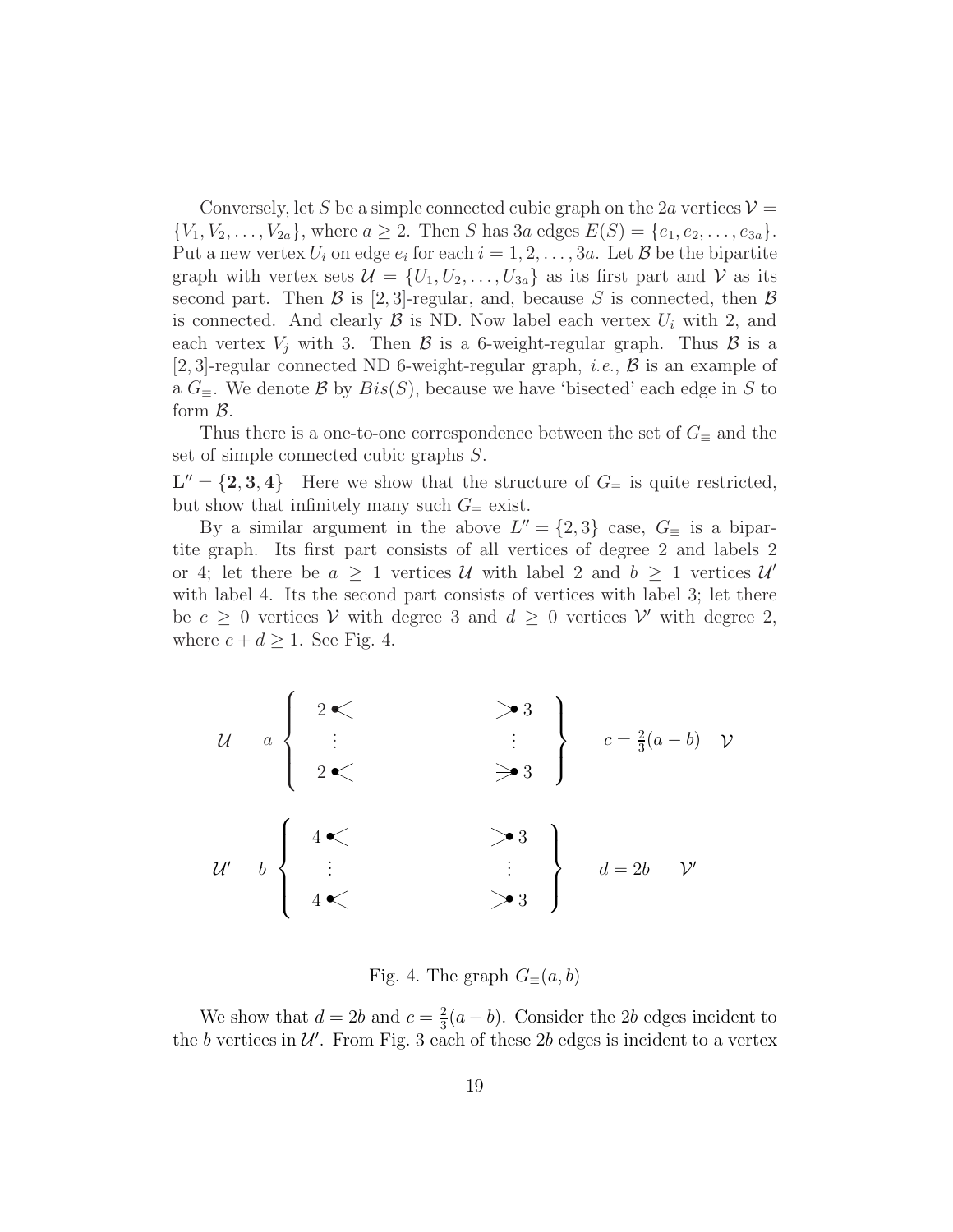in  $\mathcal V'$ . Now a vertex in  $\mathcal V'$  cannot be adjacent to two vertices in  $\mathcal U'$  since such a vertex would then have weight 8. So these 2b edges must be incident to 2b distinct vertices in  $\mathcal{V}'$ , hence  $2b \leq d$ . If  $d > 2b$  then  $\mathcal{V}'$  contains a vertex that is not adjacent to any vertex in  $\mathcal{U}'$ , so it must be adjacent to two vertices in U and so have weight 4, a contradiction. Hence  $d \leq 2b$ , and so  $d = 2b$ . Then counting edges in two different ways gives  $c = \frac{2}{3}(a - b)$ , so  $a \ge b \ge 1$  and  $a \equiv b \pmod{3}$ .

To summarize:  $G_\equiv$  is a connected ND bipartite graph. The first part consists of  $a \geq 1$  vertices with degree 2 and label 2  $(\mathcal{U})$ , and  $b \geq 1$  vertices with degree 2 and label 4 (U'). The second part consists of  $\frac{2}{3}(a - b) \ge 0$ vertices with degree 3 and label 3  $(V)$ , and  $2b \ge 2$  vertices with degree 2 and label 3 (V'), where  $a \ge b \ge 1$  and  $a \equiv b \pmod{3}$ . Furthermore, the 2b edges incident to the b vertices in  $\mathcal{U}'$  are incident to the 2b vertices in  $\mathcal{V}'$ , in a one-to-one fashion. We denote such a graph by  $G_{\equiv}(a, b)$ .

If  $a = b$  then  $G_{\equiv}(a, a)$  is 2-regular. So  $G_{\equiv}(a, a) = C_{4a}$  for  $a \geq 2$  with labelling  $\{2, 3, 4, 3\}$  repeated a times around the cycle.

If  $a > b$  then  $G_=(a, b)$  is [2,3]-regular. It doesn't seem possible to explicitly describe all  $G_{\equiv}(a, b)$ ; we can, however, show that a  $G_{\equiv}(a, b)$  exists for all ordered pairs  $(a, b)$  with  $a > b \ge 1$  and  $a \equiv b \pmod{3}$ , except for  $(a, b) = (4, 1)$ ; see Theorem 4.9.

First we deal with the pairs  $(a, b) = (4, 1), (7, 1),$  and  $(5, 2)$ . We omit the proof of the following Lemma, it involves straightforward exhaustive checking.

#### **Lemma 4.6**

- *(i)* There does not exist a  $G_{\equiv}(4,1)$ .
- *(ii) There exists a unique*  $G_{\equiv}(7,1)$  *up to label-isomorphism.*
- *(iii)* There exist two non-label-isomorphic  $G_{\equiv}(5,2)$ 's, one with girth 6 and *one with girth* 8*.*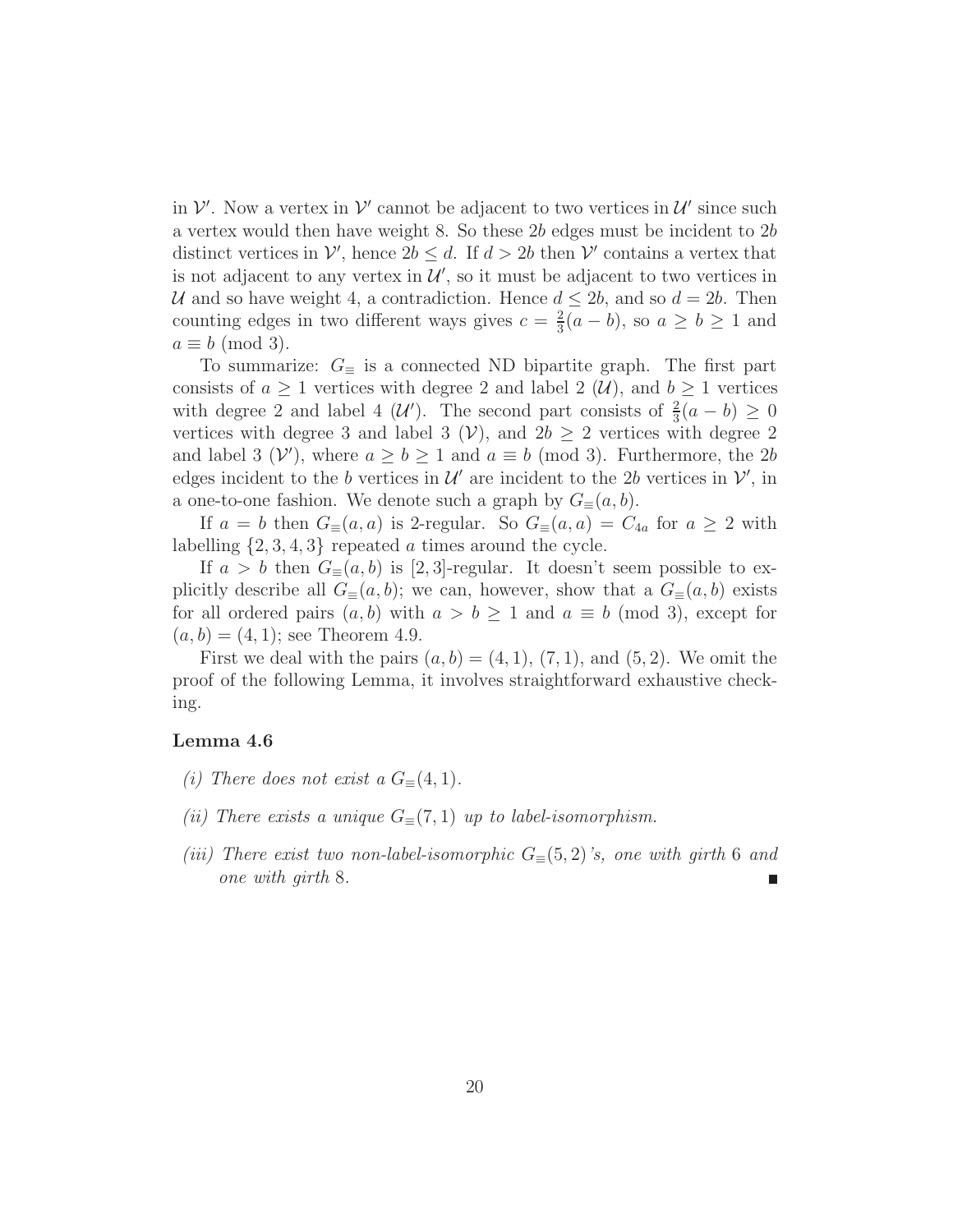

Fig. 5. Three small  $G_{\equiv}(a, b)$ 

**Lemma 4.7** *Suppose that there exists a*  $G_{\equiv}(a, b)$  *with*  $a > b \ge 1$ *. Then* 

- *(i) there exists a*  $G_{\equiv}(a+1, b+1)$ *,*
- *(ii) there exists a*  $G_{\equiv}(a+3,b)$ *.*

*Proof.* (i) Clearly any  $G_{\equiv}(a, b)$  must contain an edge  $\rightarrow$  $\frac{3}{\bullet}$ . Delete this edge and replace it with:



We now have a  $G_{\equiv}(a+1,b+1)$ .

(ii) In  $G_{\equiv}(a, b)$ , as usual, let  $\mathcal{U} = \{U_1, U_2, \ldots, U_a\}$  where, from Lemma 4.6, we have  $a \geq 5$ . And let  $\mathcal{V} \cup \mathcal{V}' = \{V_1, V_2, \ldots, V_{\frac{2}{3}(a+2b)}\}$ , where the  $\frac{2}{3}(a-b) \geq 2$ vertices from  $V$  are listed first; we have  $\frac{2}{3}(a+2b) \geq 6$ .

We first show that we can find two edges  $U'V'$  and  $U''V''$  where  $U', U'' \in$ U are distinct and  $V'$ ,  $V'' \in V \cup V'$  are distinct, such that  $U'V''$  and  $U''V'$ are non-edges.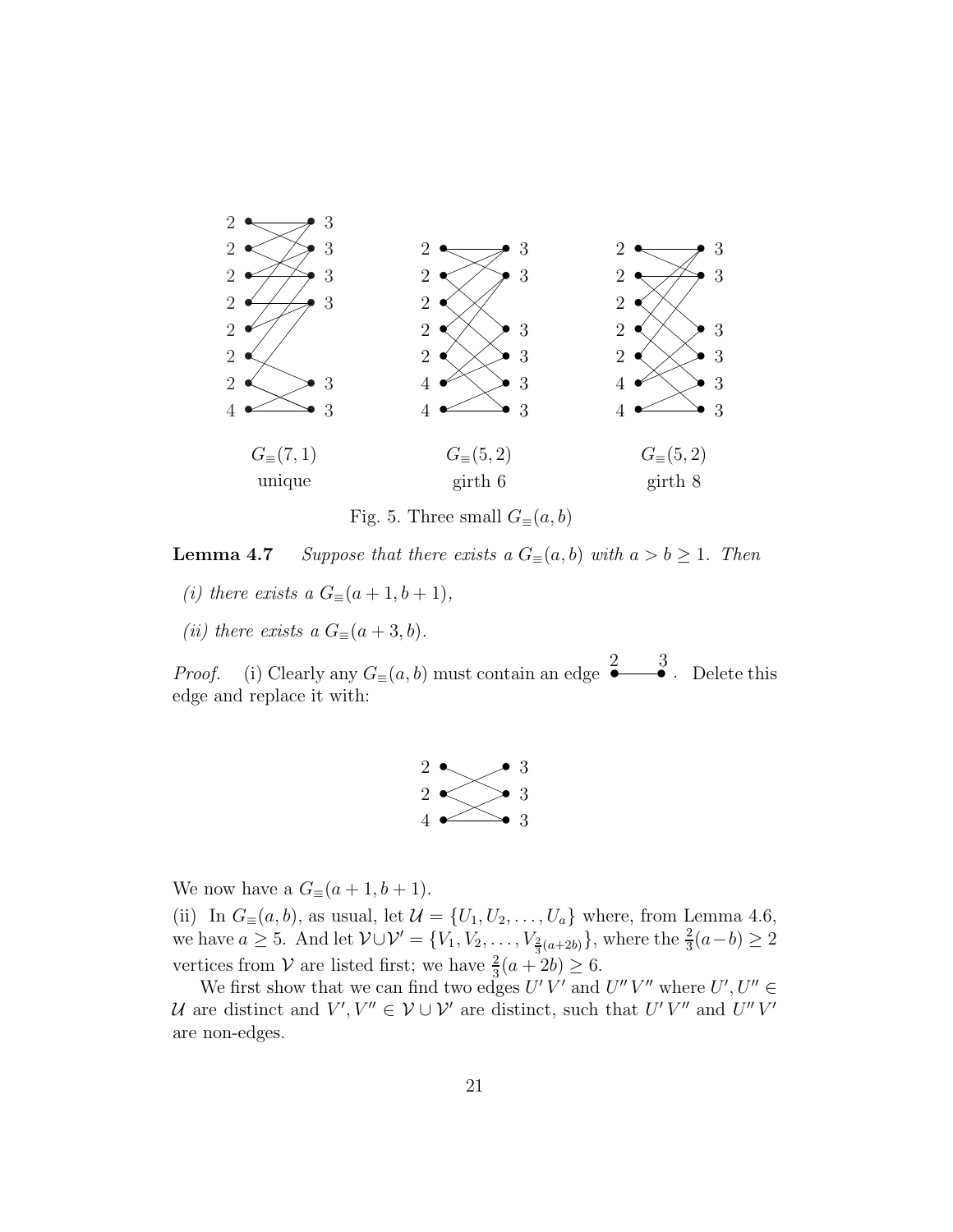Without loss of generality let  $U_1V_1$  be an edge of  $G_=(a, b)$ , and choose  $U_1V_1$  as the first edge U'V', *i.e.*, let  $U' = U_1$  and  $V' = V_1$ . Now  $deg(U') = 2$ , let  $N_{G_{\equiv}(a,b)}(U') = \{V', V(1)\}\$ for some  $V(1) \in \mathcal{V} \cup \mathcal{V}'\backslash \{V'\}\$ . Also  $deg(V') = 3$ so, without loss of generality, let  $N_{G_{\equiv}(a,b)}(V') = \{U', U_2, U_3\}$ . Now consider  $U_4$  and let  $U'' = U_4$ . Let  $N_{G=(a,b)}(U'') = \{V(2), V(3)\}\.$  At least one of  $V(2)$ or  $V(3)$  is distinct from  $V(1)$ , say  $V(2) \neq V(1)$ , (and both are distinct from V'). So let  $V'' = V(2)$ . Then  $U''V''$  is an edge of  $G_{\equiv}(a, b)$ , and  $U'V''$  and U''V' are non-edges. And  $\ell(U') = \ell(U'') = 2$  and  $\ell(V') = \ell(V'') = 3$ .

Now let K be a copy of  $K_{3,2}$  with vertices  $\{X_1, X_2, X_3\}$  in the first part, each with label 2; and vertices  ${Y_1, Y_2}$  in the second part, each with label 3. In  $K \cup G_{\equiv}(a, b)$  remove the 2 edges  $\{X_1Y_1, U'V'\}$  and add the 2 edges  ${X_1V', Y_1U'}$ , then remove the 2 edges  ${X_2Y_2, U''V''}$  and add the 2 edges  $\{X_2V'', Y_2U''\}.$  See below where the removed edges are indicated by dashed lines.



Then careful checking shows that this new graph is a  $G_{\equiv}(a+3,b)$ .

Lemmas  $4.6(ii)$  and  $4.7(ii)$  give:

**Lemma 4.8** *There exists a*  $G_{\equiv}(a,1)$  *for all*  $a \geq 7$  *with*  $a \equiv 1 \pmod{3}$ *.* 

**Theorem 4.9** *There exists a*  $G_{\equiv}(a, b)$  *for all pairs*  $(a, b)$  *with*  $a > b \ge 1$ *and*  $a \equiv b \pmod{3}$ *, except for*  $(a, b) = (4, 1)$ *.*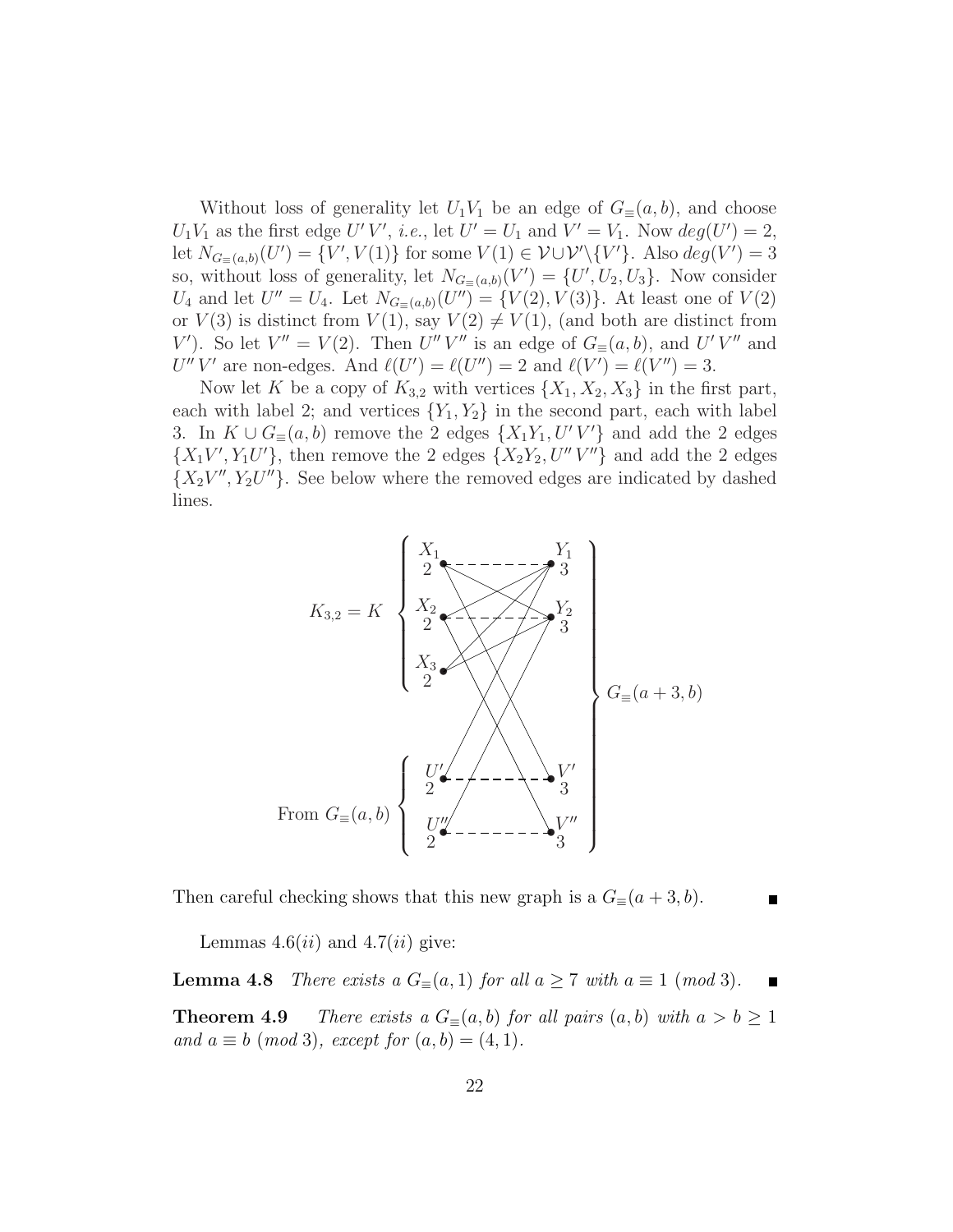*Proof.* First suppose that  $a - b = 3$ . Since a  $G_{\equiv}(4, 1)$  does not exist then  $a \geq 5$ . Now start with a  $G_{\equiv}(5,2)$  and apply Lemma 4.7(*i*) a total of  $a-5$ times to reach a  $G_{\equiv}(5 + (a - 5), 2 + (a - 5)) = G_{\equiv}(a, a - 3) = G_{\equiv}(a, b)$ .

If  $a - b = 6, 9, 12, \ldots$  Then start with a  $G_{\equiv}(a - b + 1, 1)$  which exists by Lemma 4.8 and apply Lemma 4.7(i) a total of  $b-1$  times to reach a  $G_{\equiv}(a, b)$ .

**Remark** In the four cases  $L'' = \{2\}, \{3\}, \{2, 3\}$  or  $\{2, 3, 4\}$  that yield a  $G_{\equiv}$  the labelling on  $G_{\equiv}$  is unique. That is, for any (unlabelled)  $G_{\equiv}$  constructed by the method shown for each case, there is a unique way, up to label-isomorphism, to label its vertices with  $L''$  to produce a 6-weight-regular graph, (see step (3) of Algorithm Connected NAS Graphs).

 $L'' = \{2, 4\}$  In this final case we call a vertex with degree 3 a *cubic* vertex. If  $G_\equiv$  is 2-regular then  $G_\equiv = C_{4a}$  for  $a \geq 2$  with labelling  $\{2, 2, 4, 4\}$ repeated a times around the cycle.

So let  $G_{\equiv}$  be a [2,3]-regular connected ND 6-weight-regular graph with  $a \geq 1$  vertices of degree 2 and  $b \geq 2$  cubic vertices – so b is even – that has been labelled with  $L'' = \{2, 4\}$ ; denote such a graph by  $G_{\equiv}\{a, b\}$ . Similar to the previous case with  $L'' = \{2, 3, 4\}$  an exact classification of  $G_{\equiv}\{a, b\}$ doesn't seem possible. We can, however, determine all pairs  $\{a, b\}$  for which there exists a  $G_{\equiv}\{a, b\}$ ; see Theorem 4.15.

First we need the following three results.

**Lemma 4.10** *In a*  $G_\equiv\{a, b\}$  *the number of vertices of degree* 2 *equals the sum of the degrees of all vertices with label* 4*,* i.e.*,*

$$
a = \sum_{\ell(U)=4} deg(U). \tag{1}
$$

*Proof.* If a vertex has degree 2 then it must have a neighbor with label 4, see Fig. 3(a). Conversely if a vertex has label 4 then all of its neighbors must have degree 2. Hence the result.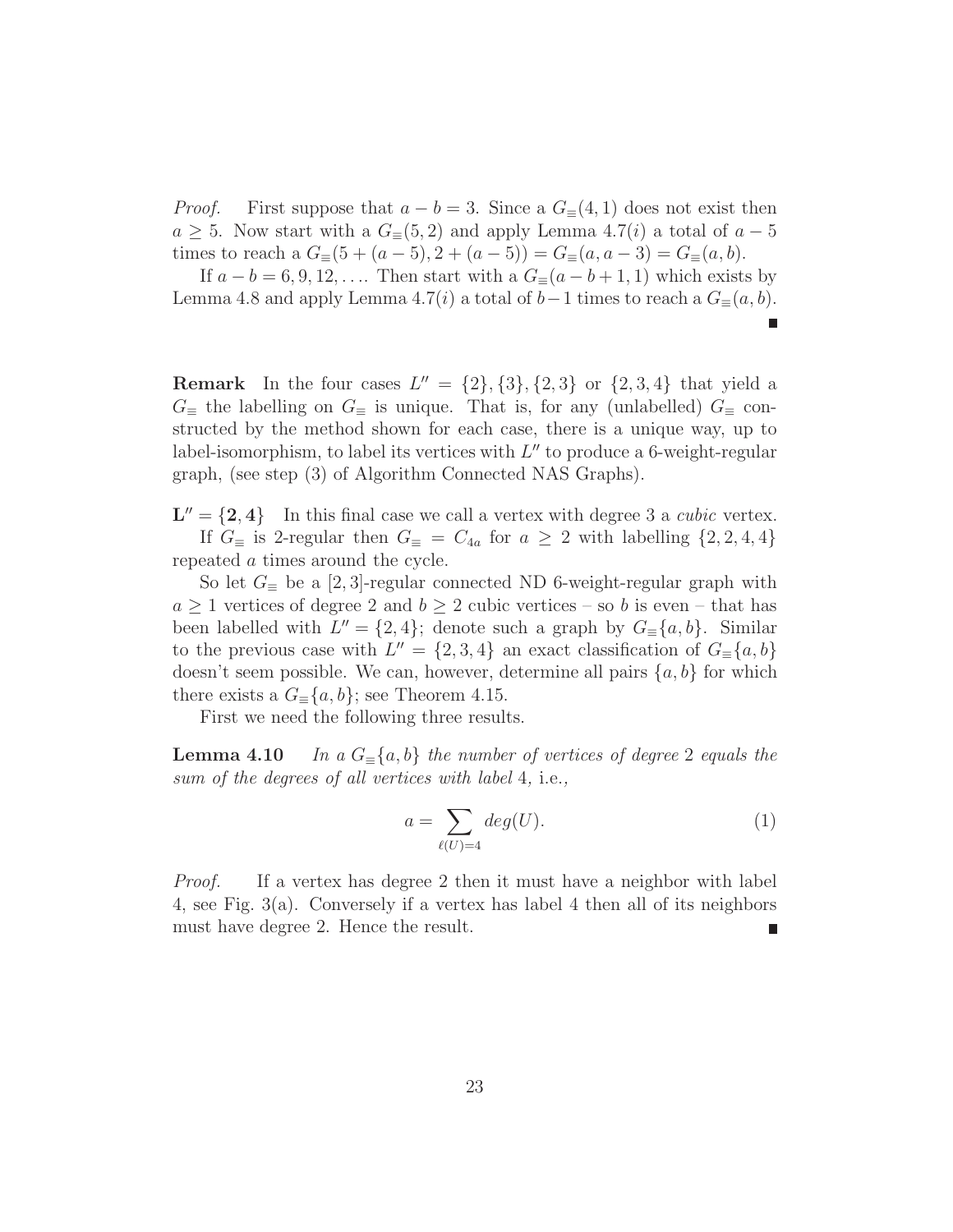Now the following Corollary is immediate.

#### **Corollary 4.11** *In a*  $G_\equiv\{a,b\}$

- *(i) if* a *is even then there are an even number of cubic vertices with label* 4*,*
- *(ii) if* a *is odd then there are an odd number of cubic vertices with label* 4*.*

The next result concerns vertices in  $G_{\equiv}\{a, b\}$  with degree 2 and label 4.

#### **Lemma 4.12** *In a*  $G_\equiv\{a,b\}$

- *(i) a vertex with degree* 2 *and label* 4 *is adjacent to exactly one other vertex with degree* 2 *and label* 4*,*
- *(ii) vertices with degree* 2 *and label* 4 *occur in adjacent pairs,*
- *(iii) there are an even number of vertices with degree* 2 *and label* 4*.*

*Proof.* (i) Let U have degree 2 and label 4 and let  $U_1$  and  $U_2$  be the 2 neighbors of U, with  $\ell(U_1) = 4$  and  $\ell(U_2) = 2$ . Then  $deg(U_1) = 2$ , and  $U_1$  is the required vertex which is adjacent to  $U$  with degree 2 and label 4. (ii) Now the other neighbor of  $U_1$  has label 2. So adjacent vertices U and  $U_1$ have as neighbors, excepting each other, a vertex with label 2. Thus U and  $U_1$  form an adjacent pair of vertices each with degree 2 and label 4. (iii) This now follows from (ii).

These three results are now used in the following non-existence proofs, given in order of increasing a.

**Theorem 4.13** *Graphs*  $G_\equiv\{a, b\}$  *do not exist as indicated below:* 

*(i)*  $a = 1$ *: there does not exist a*  $G_\equiv \{1, b\}$  *for all even*  $b \geq 2$ *,* 

*(ii)*  $a = 2$ *: there does not exist a*  $G_\equiv \{2, b\}$  *for all even*  $b \geq 2$ *,* 

*(iii)*  $a = 3$ *: there does not exist a*  $G_{\equiv}\{3,2\}$ *,* 

*(iv)*  $a = 4$ *: there does not exist a*  $G_{\equiv}\{4,2\}$ *,* 

*(v)*  $a = 5$ *: there does not exist a*  $G \text{≡} \{5, b\}$  *for all even*  $b ≥ 2$ *,* 

*(vi)*  $a = 4s + 1$ *, for all*  $s \geq 2$ *: there does not exist a*  $G_{\equiv}\{a, 2\}$ *.*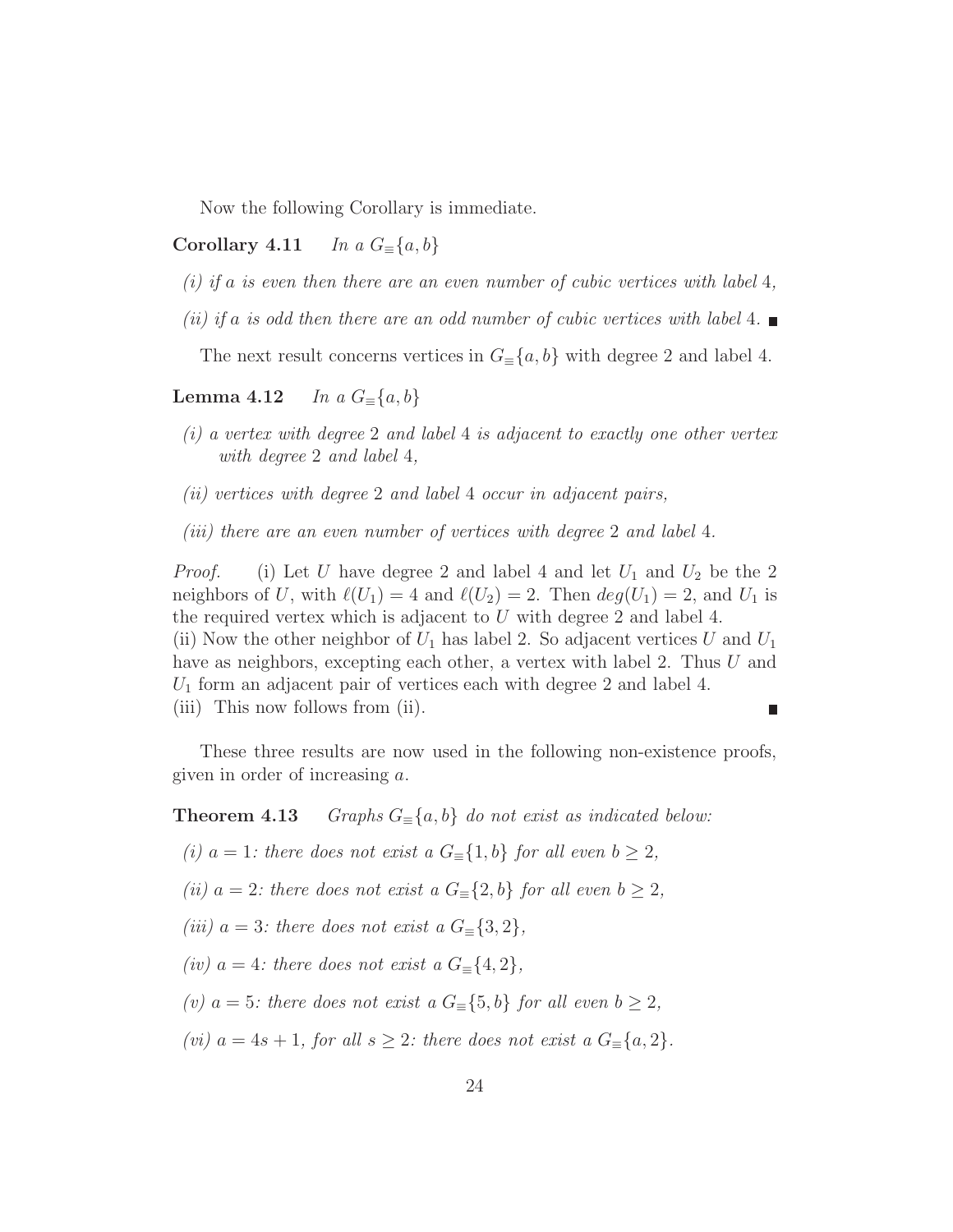*Proof.* (i) In a  $G_{\equiv}\{a, b\}$  we have  $a = \sum_{\ell(U)=4} deg(U)$  from Equation (1). So in a  $G_{\equiv}\{1,b\}$  we have  $1 = \sum_{\ell(U)=4} deg(U) \ge 2$  since there is at least one vertex with degree 2 or 3 with label 4, a contradiction.

(ii) Similarly, in a  $G_{\equiv}\{2, b\}$  we have  $2 = \sum_{\ell(U)=4} deg(U)$  so there is exactly 1 vertex with degree 2 and label 4, a contradiction to Lemma 4.12(iii).

(iii) A  $G_{\equiv}\{3,2\}$  has degree sequence  $2^{3}3^{2}$ . There are only two such graphs with this degree sequence, G43 and G44 on p. 8 of [4]. But graph G43 cannot be labelled with  $L''$  to be 6-weight-regular, and G44 is not ND.

(iv) Similar to (iii) using p. 10 of [4], see the graphs G127, G128, G129, and G130.

(v) From Equation (1) a  $G_{\equiv}\{5, b\}$  has exactly 1 cubic vertex with label 4, and so 1 vertex with degree 2 and label 4, again a contradiction to Lemma  $4.12(iii)$ .

(vi) Since  $a = 4s + 1$  is odd then, by Equation (1) and Corollary 4.11(ii), a  $G_{\equiv}\{a,2\}$  has exactly 1 cubic vertex with label 4. Then Equation (1) becomes  $4s + 1 = 3 + \sum_{\substack{\ell(U)=4 \ \ell \neq g(U)=2}} deg(U)$ , and so  $G_{\equiv}\{a, 2\}$  has  $2s - 1$ , an odd number, of vertices with degree 2 and label 4, again a contradiction.

Now we show the existence of every  $G_{\equiv}\{a, b\}$  not mentioned in Theorem 4.13. We need:

**Lemma 4.14** *Suppose that there exists a*  $G_\equiv\{a, b\}$  *with*  $a \geq 3$  *and even*  $b \geq 2$ *. Then* 

- *(i)* there exists a  $G_\equiv\{a+4,b\}$ ,
- *(ii)* there exists a  $G_\equiv\{a, b+2\}.$

*Proof.* We first show that every  $G_{\equiv}\{a, b\}$  has, as a subgraph, at least one of the two following edge configurations:  $\frac{1}{2}$   $\frac{1}{2}$   $\frac{1}{2}$   $\frac{1}{2}$   $\frac{1}{2}$   $\frac{1}{2}$   $\frac{1}{2}$ the degrees of the vertices involved are immaterial. Let  $\bar{U}$  be a cubic vertex in  $G_{\equiv}\{a, b\}$  with neighbors  $\{U_1, U_2, U_3\}$ , so  $\ell(U_1) = \ell(U_2) = \ell(U_3) = 2$ . If  $\ell(U) = 2$  then we have  $\frac{U_1 \cup U_2 \cup U_3}{2}$ . If  $\ell(U) = 4$  then each  $U_i$  has degree 2 and label 2. So each  $U_i$  is adjacent to one vertex with label 2. If there are no edges in the induced graph  $G_{\equiv}\{a, b\}[U_1, U_2, U_3]$ , then each  $U_i$  must be adjacent to some new vertex  $V_i$ . If  $V_1 = V_2$  then we have  $\frac{U_1}{2} = \frac{V_1}{2} = \frac{V_1}{2}$  or else we have  $\frac{U_1}{2}$   $\frac{V_1}{2}$   $\frac{V_2}{U_3}$   $\frac{V_3}{U_2}$   $\frac{V_2}{U_3}$   $\frac{V_3}{V_4}$   $\frac{V_3}{V_5}$   $\frac{V_4}{V_5}$   $\frac{V_5}{V_6}$   $\frac{V_5}{V_7}$   $\frac{V_6}{V_8}$   $\frac{V_7}{V_8}$   $\frac{V_7}{V_9}$   $\frac{V_8}{V_9}$   $\frac{V_9}{V_9}$   $\$  $U_1U_2$ , we must have  $\frac{2}{2}$   $\frac{2}{3}$   $\frac{U_1}{2}$   $\frac{U_2}{2}$   $\frac{U_3}{2}$  Now 2 or 3 edges in  $G_{\equiv}\{a,b\}[U_1, U_2, U_3]$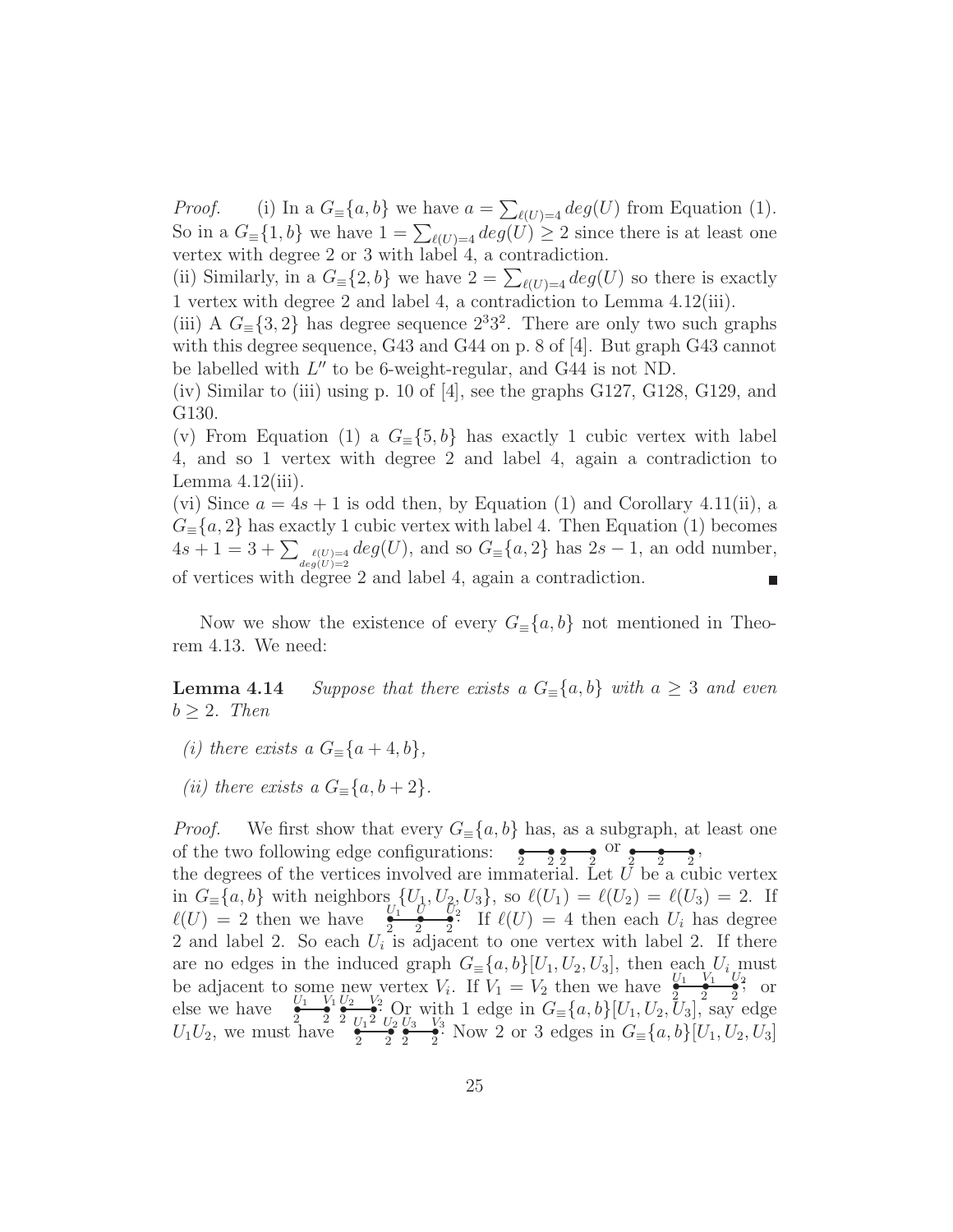are not possible. So, in every case, we have one of the two required edge configurations.

(i) In any  $G_{\equiv}\{a, b\}$  replace any edge  $\underset{2}{\bullet}$ 

with the path on 6 vertices, as shown below

• • 2 2 •••••• 2 W<sup>1</sup> W<sup>2</sup> W<sup>3</sup> W<sup>4</sup> 2 4422

to produce a  $G_{\equiv}\{a+4,b\}$ . The vertices  $\{W_1, W_2, W_3, W_4\}$  are the 4 new vertices with degree 2.

(ii) In our  $G_{\equiv}\{a, b\}$  amend the edge configuration  $\begin{array}{c} \bullet \longrightarrow \bullet \\ 2 \end{array}$ as shown below



or the edge configuration  $\,$  $\frac{1}{2}$  $\overline{2}$ s as shown below



to produce a  $G_{\equiv}\{a, b+2\}$ . The vertices  $\{W_1, W_2\}$  are the 2 new cubic vertices.  $\blacksquare$ 

Now we give the main existence result: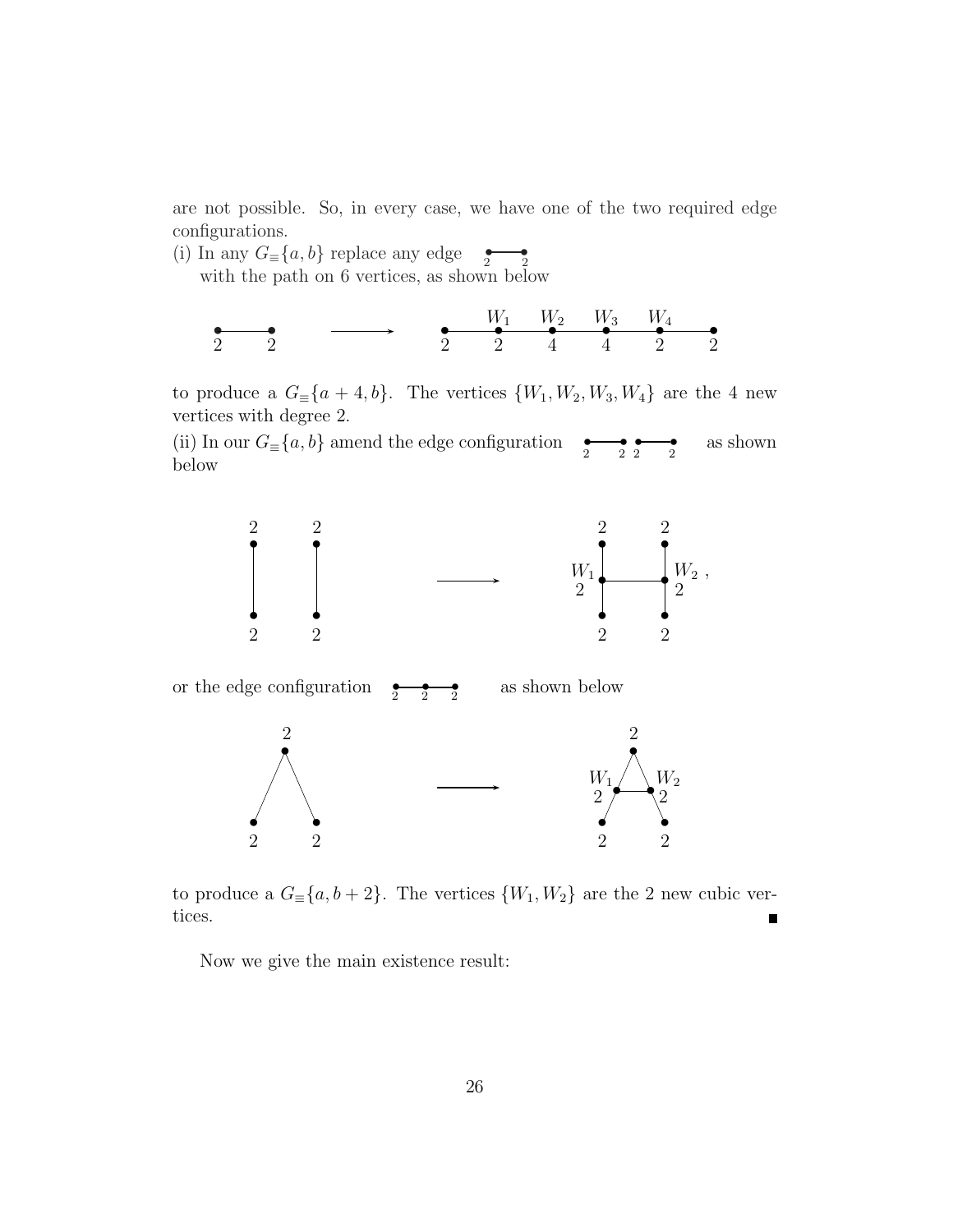**Theorem 4.15** *Graphs*  $G_\equiv\{a, b\}$  *exist as indicated below:* 

 $(i)$   $a ≡ 0$  (*mod* 4), 1.  $a = 4$ *: there exists a*  $G_\equiv \{4, b\}$  *for all even*  $b \geq 4$ *,* 2.  $a \geq 8$ *: there exists a*  $G_{\equiv}\{a, b\}$  *for all even*  $b \geq 2$ *; (ii)*  $a \equiv 1 \pmod{4}$ ,  $a \geq 9$ *: there exists a*  $G_{\equiv}\{a, b\}$  *for all even*  $b \geq 4$ *; (iii)*  $a \equiv 2 \pmod{4}$ ,  $a \geq 6$ *: there exists a*  $G_{\equiv}\{a, b\}$  *for all even*  $b \geq 2$ *;*  $(iv)$   $a \equiv 3 \pmod{4}$ ,

- 1.  $a = 3$ *: there exists a*  $G_\equiv \{3, b\}$  *for all even*  $b \geq 4$ *,*
- *2.*  $a \geq 7$ *: there exists a*  $G_$ <sup> $[$ </sup> $a, b$ } *for all even b* ≥ 2*.*

*Proof.* (i) 1.  $a \equiv 0 \pmod{4}$ ,  $a = 4$ : By Theorem 4.13(iv) a  $G_{\equiv}\{4,2\}$ does not exist. A  $G_{\equiv}\{4,4\}$  is shown on the left below:



Then using this  $G_{\equiv}\{4,4\}$  as a starter we can construct a  $G_{\equiv}\{4,b\}$  for all even  $b \geq 4$  by applying Lemma 4.14(ii) a total of  $(b-4)/2$  times.

2.  $a \equiv 0 \pmod{4}$ ,  $a \geq 8$ : A  $G_{\equiv} \{8, 2\}$  is shown on the right above, and using this as a starter we can construct a  $G_{\equiv}\{a, b\}$  for all  $a \geq 8$  and even  $b \ge 2$  by applying Lemma 4.14(i)  $(a-8)/4$  times, followed by Lemma 4.14(ii)  $(b-2)/2$  times.

(ii)  $a \equiv 1 \pmod{4}$ ,  $a \geq 9$ : By Theorem 4.13(i) and (v) graphs  $G_{\equiv}\{1, b\}$  and  $G \equiv \{5, b\}$  for all even  $b \geq 2$  do not exist; and by (vi) a  $G \equiv \{9, 2\}$  does not exist. A  $G_{\equiv}\{9,4\}$  is: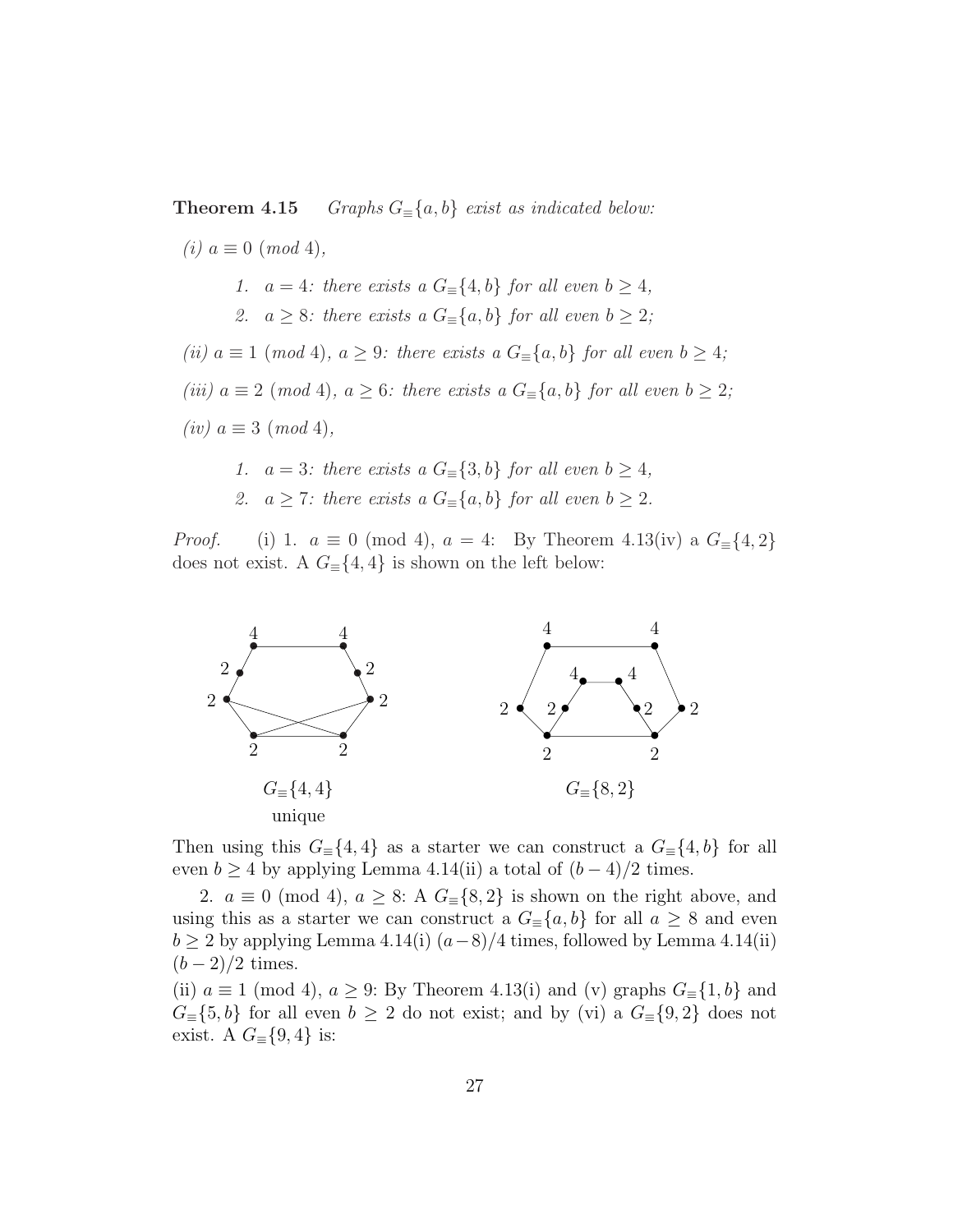

And using this  $G \equiv \{9, 4\}$  as a starter we can construct a  $G \equiv \{a, b\}$  for all  $a \geq 9$  and even  $b \geq 4$  by using Lemma 4.14(i)  $(a-9)/4$  times, followed by Lemma 4.14(ii)  $(b-4)/2$  times.

(iii)  $a \equiv 2 \pmod{4}$ ,  $a \ge 6$ : By Theorem 4.13(ii) graphs  $G_{\equiv} \{2, b\}$  for all even  $b\geq 2$  do not exist; a  $G_\equiv\{6,2\}$  is:



And using this  $G \equiv \{6, 2\}$  as a starter we can construct a  $G \equiv \{a, b\}$  for all  $a \geq 6$  and even  $b \geq 2$  from  $(a - 6)/4$  iterations of Lemma 4.14(i), followed by  $(b-2)/2$  iterations of Lemma 4.14(ii).

(iv) 1.  $a \equiv 3 \pmod{4}$ ,  $a = 3$ : By Theorem 4.13(iii) a  $G_{\equiv} \{3, 2\}$  does not exist. A  $G_{\equiv}\{3,4\}$  is shown on the left below: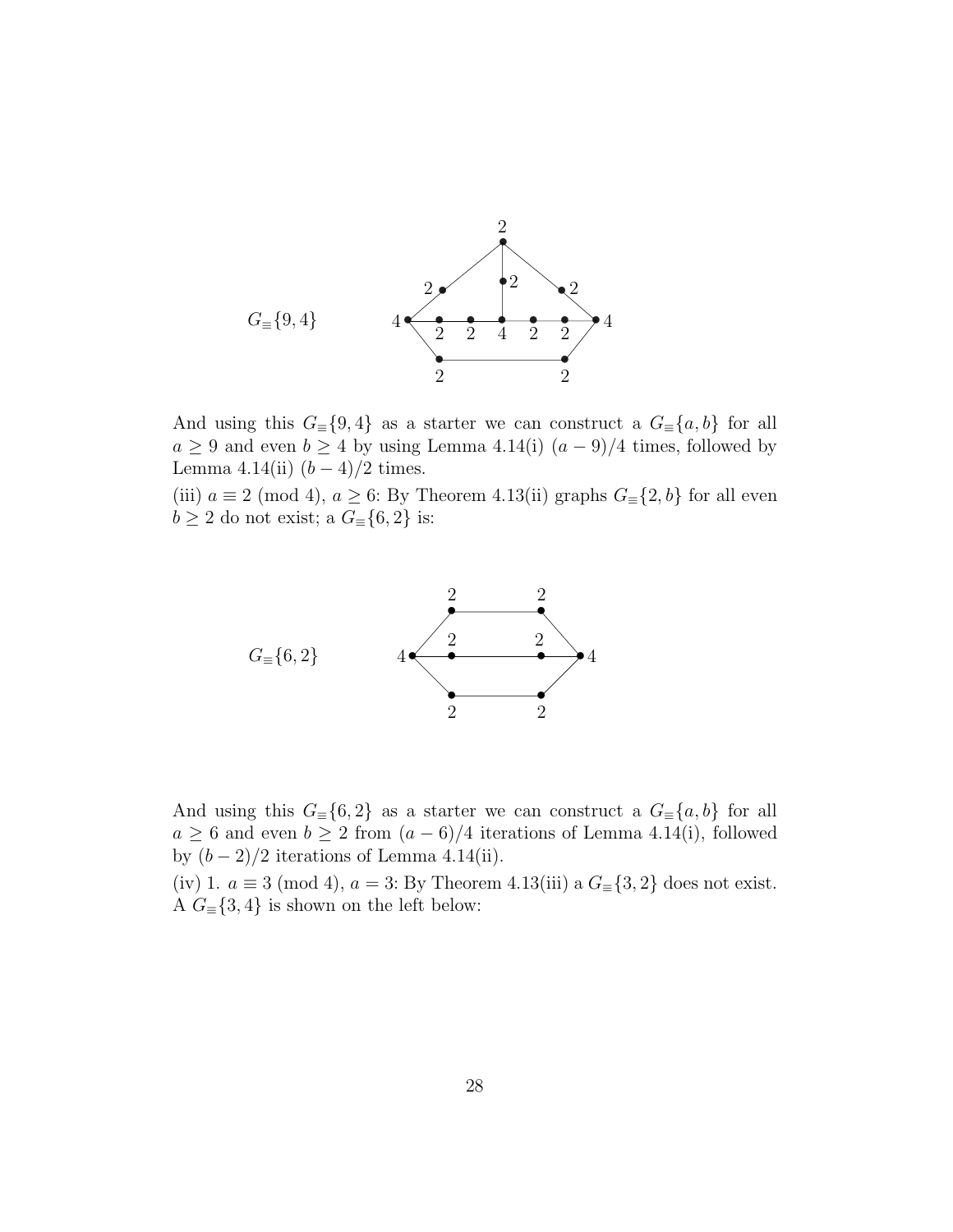

Then using this  $G_{\equiv}\{3,4\}$  as a starter we can construct a  $G_{\equiv}\{3,b\}$  for all even  $b \ge 4$  by applying Lemma 4.14(ii)  $(b-4)/2$  times.

2.  $a \equiv 3 \pmod{4}$ ,  $a \geq 7$ : A  $G_{\equiv} \{7,2\}$  is shown on the right above, and using this we can construct a  $G_{\equiv}\{a, b\}$  for all  $a \geq 7$  and even  $b \geq 2$  by applying Lemma 4.14(i)  $(a-7)/4$  times, followed by Lemma 4.14(ii)  $(b-2)/2$ times.

Finally, we summarize the  $r = 6$  case:

**Theorem 4.16** *Let* G *be a NAS graph. Then*  $G = (G_{\equiv})^{\uparrow}$  *is connected* and 6*-regular if and only if*  $G_{\equiv}$  *is* 

- *(i) any connected ND cubic graph, with label* 2 *on every vertex, or*
- *(ii) the cycle*  $C_a$  *for*  $a \geq 3$ *, with label* 3 *on every vertex, or*
- *(iii) any graph* Bis(S) *where* S *is a simple connected cubic graph, with label* 2 *on the new vertices and label* 3 *on the (old) vertices of* S*, or*
- *(iv)* 1. the cycle  $C_{4a}$  for  $a \geq 2$ , with labelling  $\{2, 3, 4, 3\}$  *repeated cyclically on the vertices, or* 2. any graph  $G_{\equiv}(a, b)$  *for all pairs*  $(a, b)$  *with*  $a > b \ge 1$  *and*  $a \equiv b$  $(mod 3), except for (a, b) = (4, 1), labelled as in Fig. 4, or$
- (*v*) 1. the cycle  $C_{4a}$  for  $a \geq 2$ , with labelling  $\{2, 2, 4, 4\}$  repeated cyclically *on the vertices, or*

2. any graph  $G_\equiv\{a, b\}$  *from Theorem 4.15.* 

Г

П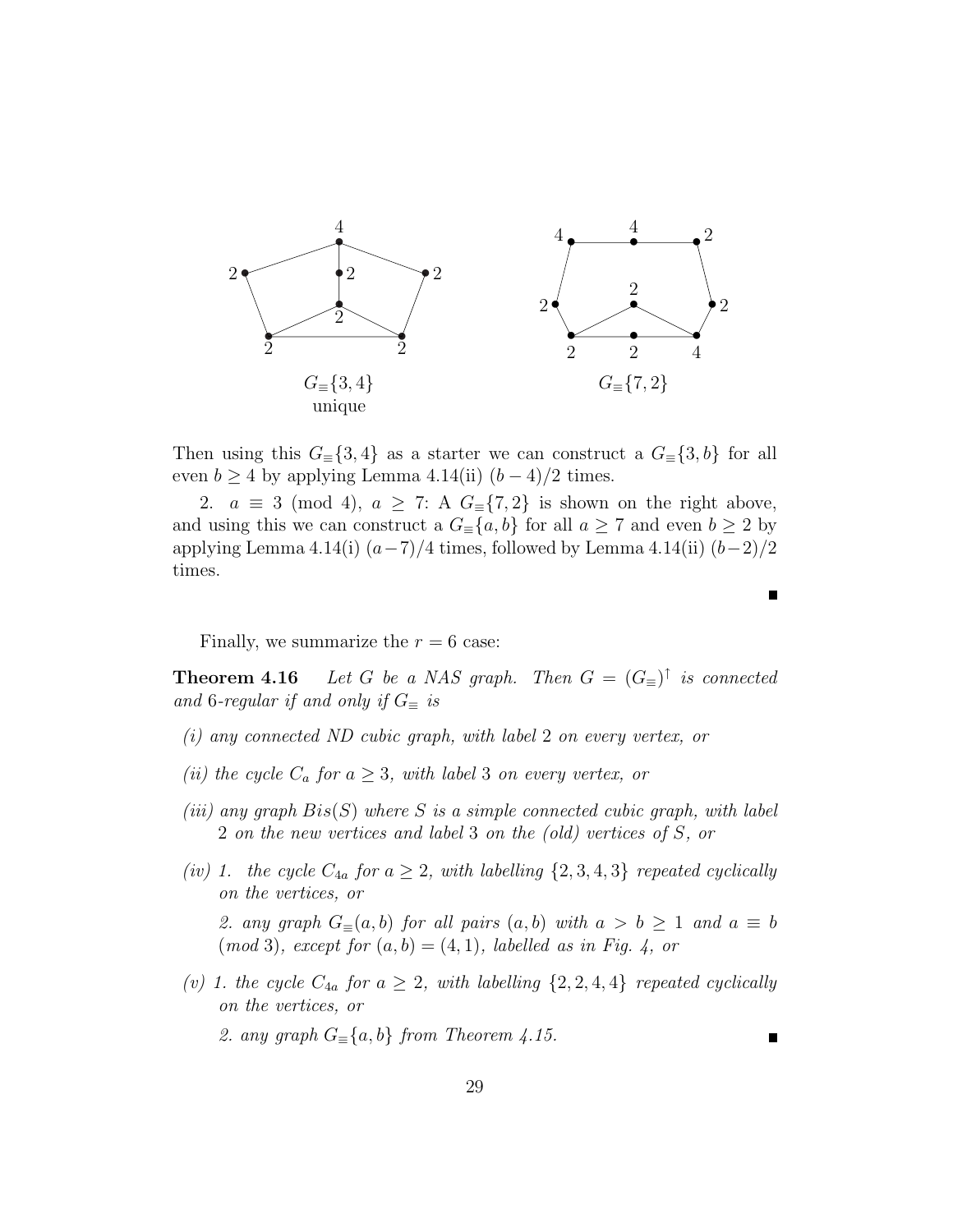### **5 Extensions and Conclusions**

Recall from Section 1 and [3] that if  $H$  is an arbitrary graph with t vertices and  $T_1, T_2, \ldots, T_t$  are also arbitrary then the graph  $G = I(T_1, T_2, \ldots, T_t : H)$ is obtained from H by replacing vertex i with a copy of  $T_i$  for each  $i =$  $1, 2, \ldots, t$ , and then if  $ij \in E(H)$  joining  $T_i$  to  $T_j$ .

Our Theorem 3.2 applied to NAS graphs gives:

**Theorem 5.1** *Let* G *be a NAS graph with reduced graph*  $G_{\equiv}$  *on t vertices with labels*  $\ell_1, \ell_2, \ldots, \ell_t$ *. Then*  $G = I(N_{\ell_1}, N_{\ell_2}, \ldots, N_{\ell_t} : G_{\equiv})$ *.* 

The main result of Section 3 of [3] (Equation (1)) is our Theorem 5.1 applied to *regular* NAS graphs. Thus we have extended this result from regular NAS graphs to arbitrary NAS graphs G. We then used this extension to give two Algorithms for constructing all NAS graphs and all connected NAS graphs G from ND graphs H. The concept of a r-weight-regular-graph was then introduced to extend the classification of connected r-regular NAS graphs to  $r = 5$  and 6.

Now we extend Theorem 2.11 of [3], quoted here for convenience with slight notational changes:

Let H be an arbitrary graph with t vertices and let  $T_1, T_2, \ldots, T_t$ *be a collection of t NAS graphs. Then*  $G = I(T_1, T_2, \ldots, T_t : H)$ *is a NAS graph.*

In our Section 3 we distinguished between vertices in  $G_\equiv$  with and without a parent. We extend Theorem 2.11 of [3] by noting that only a parentless vertex in  $H$  need be replaced with a NAS graph to obtain a NAS graph  $G$ . Vertices with a parent in  $H$  need not be replaced, or, equivalently, they can be 'replaced' with the non-NAS graph  $N_1$  or a NAS graph T.

**Theorem 5.2** *Let* H *be an arbitrary graph with* t *vertices*  $\{u_1, u_2, \ldots, u_t\}$ and let  $T_1, T_2, \ldots, T_t$  be a collection of t NAS graphs. Then the graph  $G =$  $I(T_1, T_2, \ldots, T_t : H)$  *in which, for each*  $i = 1, 2, \ldots, t$ *, if*  $u_i$  *is parentless in* H *then it is replaced by*  $T_i$ *, or if*  $u_i$  *has a parent in*  $H$  *then either it is replaced by*  $N_1$  *or by*  $T_i$ *, is a NAS graph.* 

*Proof.* The proof follows the proof of Theorem 2.11 of [3] except when  $u_i$ has a parent  $u_j$  in H and is replaced by  $N_1$  in forming G. Then  $N_H(u_i) \subseteq$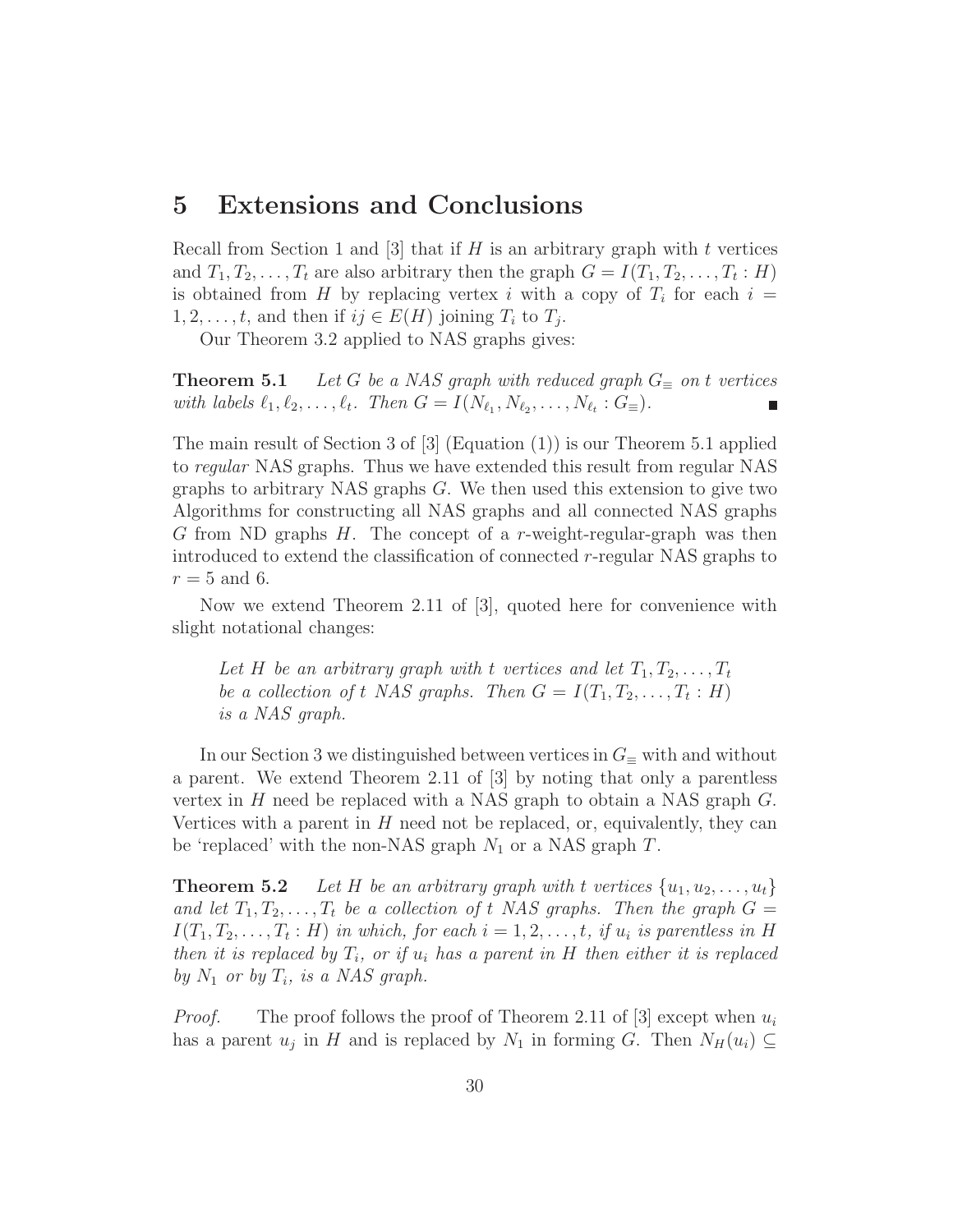$N_H(u_j)$  and so  $N_G(u_i) \subseteq N_G(x)$  for any  $x \in V(T_j)$ , (where  $V(T_j) = \{u_j\}$  if  $u_i$  itself is also replaced by  $N_1$ ). г

As an illustration of this extension of Theorem 2.11 of [3] we consider the 6 vertex NAS graph  $K_{3,3} - e$ . Using Theorem 2.11 of [3] it is not possible to construct  $K_{3,3} - e$  from a graph with fewer vertices except in the trivial manner:  $K_{3,3} - e = I(K_{3,3} - e : N_1)$ , from the one vertex graph  $N_1$ . Now using Theorem 5.2 above we can construct  $K_{3,3} - e$  from the 4 vertex graph  $K_{2,2} - e$ . Let  $V(K_{2,2} - e) = \{u, u^p, v, v^p\}$  in this order, shown below. Then  $K_{3,3} - e = I(N_1, N_2, N_1, N_2 : K_{2,2} - e)$ . So the parentless vertices  $u^p$  and  $v^p$  are each replaced by the NAS graph  $N_2$ , and the vertices u and v with parents are each replaced by  $N_1$ .



Further we note that  $K_{2,2} - e$  suitably labelled with  $\{1, 2, 1, 2\}$  is  $(K_{3,3} - e)_{\equiv}$ , so this example is also an illustration of Theorem 5.1 above, *i.e.*,  $K_{3,3} - e =$  $I(N_1, N_2, N_1, N_2 : (K_{3,3} - e)_{\equiv}).$ 

**Acknowledgement:** We thank the referees for some helpful comments.

## **References**

- [1] A.Kotlov, L.Lovász. The Rank and Size of Graphs, Journal of Graph Theory, 23, No. 1, 185–189, (1996).
- [2] T.D.Porter. Graphs with the Anti-Neighborhood Sperner Property, Journal of Combinatorial Mathematics and Combinatorial Computing, 50, 123–127, (2004).